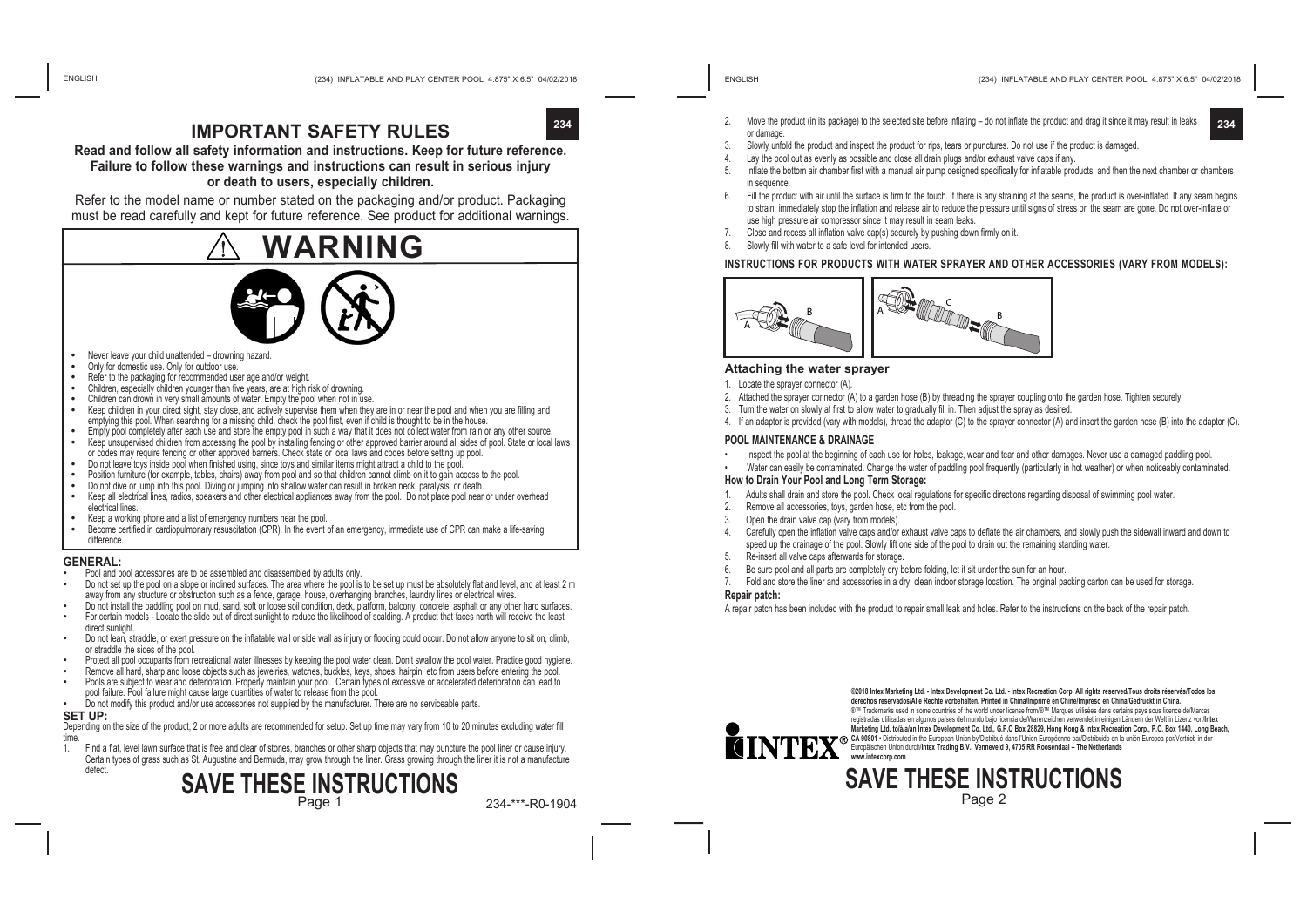# **CONSIGNES DE SÉCURITÉ**



**Lisez et suivez toutes les informations et les instructions de sécurité. Conserver pour consultation future. Ne pas suivre ces avertissements et instructions peut** 

#### **entraîner de sérieuses blessures et des dangers de mort en particulier concernant les enfants.**

Référez-vous au nom du modèle ou au numéro situés sur le packaging et/ou sur le produit. L'emballage doit être lu avec attention et conservé pour consultation future. Voir le produit pour les avertissements supplémentaires.

# **ATTENTION**

- **•** Ne jamais laisser votre enfant sans surveillance danger de noyade.
- Rèservè à un usage familial. Uniquement pour usage extérieur.<br>Référez-vous au packaging pour l'âge et/ou le poids recommandé
- 
- 
- 
- Les enfants, particulièrement en dessous de 5 ans, sont très exposés aux risques de noyade.<br>Les enfants peuvent se noyer dans une très faible quantité d'eau. Vider la pataugette lorsqu'elle n'est pas utilisée.<br>Regardez les videz la piscine. Quand vous êtes à la recherche d'un enfant, vérifiez en premier la piscine, même si l'enfant est censé être dans la maison.<br>Videz la piscine complètement après chaque usage et rangez-la vide à l'abri de t
- 
- Limitez l'accès aux enfants sans surveillance, en installant une clôture ou autre barrière agréée tout autour de la piscine. Les lois locales ou nationales peuvent nécessiter une clôture ou autre barrière normalisée. Vérifiez les lois locales et nationales avant d'installer votre piscine.<br>Ne laissez pas de jouets dans la piscine quand vous ne l'utilisez pas, les jo
- 
- Placez le mobilier '(tables, chaises, etc...) loin de la piscine pour que les enfants ne puissent pas monter dessus et accéder à la piscine.<br>Ne pas plonger ou sauter dans cette piscine. Plonger ou sauter dans une eau peu p
- même la mort. **•** Eloignez toutes les lignes électriques, radios, haut-parleurs et tout autre appareil électrique de la piscine. Ne placez pas la piscine à côté ou au
- dessus de lignes électriques.<br>Gardez un téléphone et une liste de numéros d'urgence prêt de la piscine.
- Soyez formé en reanimation cardio-pulmonaire (RCP). En cas d'urgence, la RCP immédiate peut sauver une vie.

- Général:<br>• La piscine et les accessoires doivent être montés et démontés par des adultes
- Ne pas installer la piscine sur une surface inclinée ou une pente. Vous devez absolument installer votre piscine sur une surface plate et de niveau à au moins 2 mètres de toute structure ou obstacle comme une clôture, un garage, une maison, des branches tombantes, cordes à linge<br>ou fils électriques.
- Ne pas installer la pataugeoire sur de la vase, du sable, un sol souple, un deck, un balcon, du béton, de l'asphalte ou toute autre surface dure.<br>Pour certains modèles, repérez l'exposition direct au soleil pour réduire le
- exposé au soleil.
- Ne pas se pencher ou chevaucher, ne pas s'appuyer sur la paroi gonflable ou la paroi latérale où des inondations pourraient se produire. Ne pas<br>permettre à quiconque de s'asseoir, grimper, ou chevaucher les côtés de la pis
- Protégez les utilisateurs de la piscine de maladie en conservant l'eau de la piscine propre. N'avalez pas l'eau de la piscine. Soyez attentif à<br>l'hygiène.
- <sup>l</sup>'hygiène. Retirez tous les objets durs, pointus et lâches comme les bijoux, les montres, les boucles, les clés, les chaussures, les épingles à cheveux… avant de rentrer dans la piscine.
- Les piscines s'usent et se détériorent. Entretenez correctement votre piscine. Certains types de détérioration peuvent conduire à la défaillance<br>de la piscine. La défaillance de la piscine peut entraîner des fuites importa
- Ne pas modifier ce produit et / ou accessoires non fournis par le fabricant. Il n'y a pas de pièces réparables.

#### **Instructions de montage:**

Suivant la taille de la piscine, 2 adultes ou plus sont recommandés pour l'installation. Le temps de montage peut varier entre 10 et 20 minutes, hors remplissage de l'eau.<br>1 Choisissez une

1. Choisissez une surface plate, avec une pelouse de niveau, propre, sans cailloux, branches et autres objets qui pourraient abîmer le liner ou blesser. Certaines variétés d'herbes (St. Augustine et Bermuda) peuvent pousser sous le liner et le percer. L'herbe qui pousse à travers le liner n'est pas un défaut de fabrication.



- 2. Déplacez le produit (dans son emballage) à l'endroit sélectionné avant de le gonfler ne pas gonfler le produit et le traîner, ce qui pourrait entraîner des fuites ou d'autres dommages.
- 3. Dépliez le produit avec précaution et inspectez-le dans le cas d'éventuels déchirures ou perforations. Ne pas utiliser si le produit est abîmé.
- Posez la piscine aussi uniformément que possible et fermer tous les bouchons de vidange et/ ou les valves de dégonflage le cas échéant.
- 5. Gonflez la chambre à air inférieure en premier avec un gonfleur conçu pour les produits gonflables, puis gonflez la/les chambre(s) suivante(s) dans l'ordre.
- 6. Gonflez le produit jusqu'à ce qu'il soit ferme au toucher. Si les coutures forcent, le produit est sur-gonflé. Si une couture commence à forcer, arrêtez immédiatement le gonflage et libérez de l'air jusqu'à ce que les tensions sur les coutures disparaissent. Ne pas sur-gonfler ou utiliser un compresseur à haute pression qui pourrait entraîner des fuites au niveau des coutures.

(234) INFLATABLE AND PLAY CENTER POOL 4.875" X 6.5" 04/02/2018 (234) INFLATABLE AND PLAY CENTER POOL 4.875" X 6.5" 04/02/2018

- Fermez et enfoncez toutes les valves de gonflage en appuyant fermement dessus.
- 8. Remplissez lentement avec de l'eau en choisissant le niveau d'eau approprié pour la sécurité des utilisateurs.

### **INSTRUCTIONS POUR LES PRODUITS AVEC VAPORISATEUR D'EAU ET AUTRES ACCESSOIRES (VARIE SELON LES MODÈLES):**



#### **Fixation du vaporisateur d'eau**

- 1. Localisez le connecteur du pulvérisateur (A).
- Attachez le connecteur (A) à un tuyau d'arrosage (B) en le vissant. Serrez fermement.
- 3. Ouvrez d'abord le robinet d'eau doucement pour remplir progressivement. Puis ajustez le pulvérisateur comme vous le souhaitez.
- Si un adaptateur est fourni (varie selon les modèles), vissez l'extrémité fileté de l'adaptateur (C) sur le connecteur (A) puis emboîtez le tuyau d'arrosage (B) sur l'autre extrémité de l'adaptateur (C).

#### **ENTRETIEN DE LA PISCINE & VIDANGE**

- Inspectez le produit avant chaque utilisation pour repérer d'éventuels trous, fuites, traces d'usure et autres objets pointus. Ne jamais utiliser de pataugeoire endommagée.
- L'eau peut facilement être contaminée. Changez l'eau de la pataugeoire régulièrement (particulièrement par temps chaud) ou quand elle est visiblement polluée.

#### **La vidange et l'hivernage de votre piscine:**

- 1. Les adultes doivent vider et stocker la piscine. Vérifiez les réglementations locales pour obtenir des directives spécifiques concernant l'élimination de l'eau de piscine.
- 2. Retirez tous les accessoires, jouets, tuyau d'arrosage, etc… de la piscine.
- Ouvrez la bonde de vidange (varie selon les modèles).
- 4. Ouvrez avec précaution les valves de gonflage et/ou les valves de dégonflage pour dégonfler les chambres à air, et poussez lentement la paroi vers l'intérieur pour accélérer la vidange de la piscine. Soulevez doucement un côté de la piscine pour vider l'eau restante.
- Replacez les bouchons pour le stockage.
- 6. Assurez-vous que toutes les pièces soient complètement sèches avant de les ranger, laissez-les sécher au soleil pendant une heure.
- 7. Pliez et rangez le liner et les accessoires dans un endroit sec, propre et à l'abri. L'emballage d'origine peut servir pour le stockage.
- **Rustine:**

Une rustine est incluse avec le produit pour réparer les petites fuites et les petits trous. Les instructions d'utilisation figurent au dos du patch de réparation.





**©2018 Intex Marketing Ltd. - Intex Development Co. Ltd. - Intex Recreation Corp. All rights reserved/Tous droits réservés/Todos los derechos reservados/Alle Rechte vorbehalten. Printed in China/Imprimé en Chine/Impreso en China/Gedruckt in China.** ®™ Trademarks used in some countries of the world under license from/®™ Marques utilisées dans certains pays sous licence de/Marcas registradas utilizadas en algunos países del mundo bajo licencia de/Warenzeichen verwendet in einigen Ländern der Welt in Lizenz von/**Intex Marketing Ltd. to/à/a/an Intex Development Co. Ltd., G.P.O Box 28829, Hong Kong & Intex Recreation Corp., P.O. Box 1440, Long Beach,**  CA 90801 • Distributed in the European Union by/Distribue dans l'Union Europeenne par/Distributio en la union Europea por/Vertrieb in der<br>Europäischen Union durch/**intex Trading B.V., Venneveld 9, 4705 RR Roosendaal – The www.intexcorp.com** 

# **CONSERVEZ CES INSTRUCTIONS**

Page 2

**234**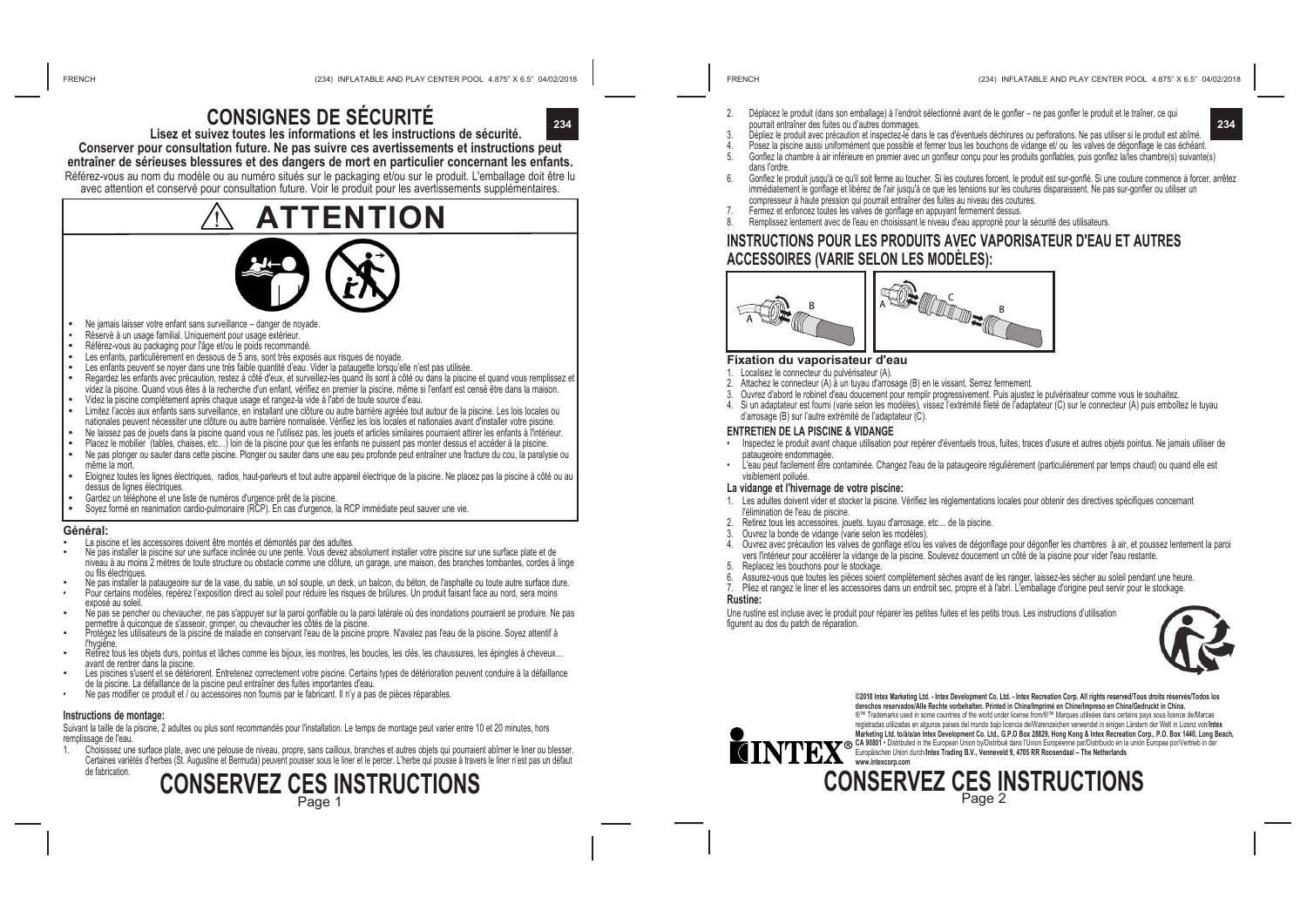

**Lea y siga toda la información e instrucciones de seguridad. Conserve para futuras referencias. El incumplimiento de estas advertencias e instrucciones puede resultar en lesiones** 

#### **graves o la muerte de los usuarios, especialmente los niños.**

Consulte el nombre del modelo o número indicado en el envase y / o producto. El embalaje debe ser leído cuidadosamente y conservado para futuras consultas. Ver en el producto las advertencias adicionales.

# **ADVERTENCIA**

- **•**  Nunca deje a su niño sin supervisión peligro de ahogamiento.
- **•**  Solo para uso doméstico. Para uso exclusivo en exteriores.
- **•**  Consulte el embalaje para la edad y / o el peso del usuario recomendados.
- Los niños, especialmente niños menores de 5 años, están en alto riesgo de ahogarse.
- Los niños pueden ahogarse en muy pequeñas superficies con agua. Vacíe la piscina cuando no se utilice
- **•**  Mantenga a los niños en su visión directa, esté cerca y supervíselos activamente cuando están en o cerca de la piscina y cuando está llenando o vaciando la piscina. Durante la búsqueda de un niño desaparecido, acuda a la piscina en primer lugar, incluso si creen que el niño estuviera en la casa.
- **•**  Vacía la Piscina por completo después de cada uso y guarde la piscina vacía, de tal manera que no se recoge y acumule agua de lluvia o de cualquier otra fuente. **•** Mantenga a los niños sin supervisión de fuera del acceso a la piscina; con la instalación de cercas o barreras homologadas protegiendo todos los lados de la piscina.
- Verifique leyes estatales, locales y códigos que pueden requerir los cercados u otras barreras homologadas. Consulte las leyes estatales o locales y los códigos antes del montaje de la piscina.
- **•** No deje juguetes dentro de la piscina cuando los terminen de usar, ya que los juguetes y artículos similares podrían atraer a un niño a la piscina.
- **•** Coloque sus muebles en correcta posición (por ejemplo, mesas, sillas), protegido la piscina para que los niños no puedan subir en ellos para acceder a la piscina.
- **•** No bucear o saltar en la piscina. Bucear o saltar en aguas poco profundas pueden resultar en fractura de cuello, parálisis o muerte.
- **•** Mantenga todas las líneas eléctricas, radios, altavoces u otros aparatos eléctricos lejos de la piscina. No coloque la piscina cerca o debajo de cables eléctricos.
- **•** Mantenga un teléfono y una lista de números telefónicos de emergencia cerca de la piscina.
- **•** Consiga certificación en reanimación cardiopulmonar (RCP). En el caso de una emergencia, el uso inmediato de la RCP puede ser la diferencia para salvar vidas.

#### **General:**

- La piscina y los accesorios deberán ser montados y desmontados exclusivamente por adultos
- No instale la piscina en una pendiente o superficies inclinadas. El área donde la piscina se va a instalar debe ser absolutamente plana y nivela da, y al menos 2 metros de distancia de cualquier estructura u obstáculo, como una valla, garaje, casa, ramas de árboles, líneas de ropa o cables eléctricos.
- No instale la piscina infantil en barro, arena, suelos blandos o sueltos, terrazas, plataforma, balcón, hormigón, asfalto o cualquier otra superficie dura. • Para determinados modelos – Coloque el tobogán en lugar protegido de la luz solar directa para reducir el efecto abrasivo del sol sobre el producto. Los
- productos orientados al norte recibirán el mínimo de luz solar directa.
- No apoyarse, montar a horcajadas y no ejercer presión sobre la pared inflable o pared lateral, podrían ocasionar lesiones o inundaciones. No permita a<br>nadie que se siente, suba, o se monte a horcajadas en los bordes de la
- Proteger a todos los usuarios de la piscina de las enfermedades de las aguas recreativas, manteniendo el agua de la piscina limpia. No trague el agua de la piscina. Cuide adecuada higiene.
- Eliminar todos los objetos rígidos, duros, afilados y sueltos, tales como joyas, relojes, las hebillas, llaves, zapatos, horquilla, etc. de los usuarios antes de entrar en la piscina.
- Las piscinas están sujetas a desgaste y deterioro. Hacer mantenimiento adecuadamente su piscina. Ciertos tipos de deterioro excesivo o acel erado puede conducir al fallo de la piscina. Fallo de su piscina puede ocasionar grandes cantidades de agua liberadas de la piscina.
- No modifique este producto y/o utilice accesorios que no hayan sido facilitados por el fabricante.

#### **Instrucciones de montaje:**

Dependiendo del tamaño del producto, 2 o más adultos se recomiendan para su instalación. El tiempo de montaje puede variar de 10 a 20 minutos sin contar el tiempo de llenado.

- 1. Buscar una superficie plana, césped nivelado y libre de piedras, ramas u otros objetos punzantes que pueden perforar el forro de la piscina o provocar un accidente. Hay diferentes tipos de césped que puede dañar el liner como Bermuda. Hierba que pueda crecer atravesando el liner no se considera defecto de fabricación.
- 2. Mover el producto (en su paquete original) al sitio seleccionado antes de inflar no inflar el producto y arrastrar, ya que puede dar lugar a fugas pinchazos o daños.

## **GUARDE ESTAS INSTRUCCIONES** Página 1

- (234) INFLATABLE AND PLAY CENTER POOL 4.875" X 6.5" 04/02/2018 (234) INFLATABLE AND PLAY CENTER POOL 4.875" X 6.5" 04/02/2018
- 3. Poco a poco se desenrollar el producto e inspeccionar roturas o punciones. No utilice si el producto está dañado.
- 234 **234 234 234 234 234 234 234 234 234 234 234 234 234 234 234 234 234 234 234 234 234 234 234 234 234 234 234 234 234 234 234 234 234 234 234 234 2** las tapas en su caso. Inflar la cámara de aire inferior primero, con una bomba de aire manual diseñada específicamente para productos inflables y, a
	- continuación la siguiente cámara o cámaras en secuencia. De una en una.
	- 6. Llene el producto con aire hasta que la superficie esté firme al tacto. Si hay cualquier tipo de sobreesfuerzo en las costuras, el producto está demasiado inflado. Si alguna costura comienza a tener algún signo de sobrepresión, deje inmediatamente de inflar y la libere aire para reducir la presión hasta que los signos de estrés en la costura hayan desaparecido. No sobre inflar, no utilice compresor de aire de alta presión, ya que puede resultar en fugas de costura y roturas.
	- Cierre y asegure todas las tapa de la válvula de inflado de forma segura, empujando hacia abajo.
	- Poco a poco se llenan de agua hasta un nivel seguro para los usuarios.

#### **INSTRUCCIONES PARA PRODUCTOS CON PULVERIZADOR DE AGUA Y OTROS ACCESORIOS (VARÍA SEGÚN MODELO):**



#### **Fijación del pulverizador de agua**

- 1. Busque el conector del pulverizador (A).
- 2. Se adjunta el conector del pulverizador (A) a una manguera de jardín (B), enroscando el pulverizador acoplando la manguera del jardín. Apriete con seguridad.
- 3. Abra el agua lentamente al principio para que el agua poco a poco llene. Luego, ajuste el rociado como se desee.
- 4. Si se proporciona un adaptador (varían según los modelos), enrosque el adaptador (C) en el conector del aspersor (A) e inserte la manguera de jardín (B) en el adaptador (C).

- **MANTENIMIENTO DE LA PISCINA & DESAGÜE**<br>• l'Inspeccione la piscina al principio de cada uso para buscar agujeros, las fugas, desgaste y otros daños. Nunca use una piscina infantil dañada.<br>• El agua puede ser fácilmente con
	- visiblemente esté contaminada.

#### **Cómo vaciar y guardar su piscina para almacenarla:**

- 1. Los adultos deben drenar y almacenar la piscina. Consulte la normativa local para obtener instrucciones específicas relativas a la eliminación de agua de la piscina.
- 2. Retire todos los accesorios, juguetes, manguera de jardín, etc. de la piscina.<br>3. Abra la tapa de la válvula de drenaje (varían de modelos).
- Abra la tapa de la válvula de drenaje (varían de modelos).
- 4. Abra con cuidado las tapas de la válvula de inflado y / o tapas de las válvulas de escape para desinflar las cámaras de aire, y lentamente empuje hacia el interior de la pared lateral y hacia abajo para acelerar el drenaje de la piscina. Lentamente levante un lado de la piscina para drenar el agua estancada restante.
- 5. Vuelva a insertar todas las tapas de las válvulas después para su almacenaje.
- 6. Asegúrese de que la piscina y todas las piezas estén completamente secas antes de plegar, dejar reposar bajo el sol durante una hora.
- 7. Doblar y guardar el liner y los accesorios en un lugar seco, limpio y resguardado en el interior de su casa. El embalaje original puede utilizarse para el almacenamiento.

#### **Parche de reparación:**

Un parche de reparación ha sido incluido con el producto para la reparación de pequeñas fugas y pinchazos. Consulte las instrucciones en la parte posterior del parche de reparación.



**©2018 Intex Marketing Ltd. - Intex Development Co. Ltd. - Intex Recreation Corp. All rights reserved/Tous droits réservés/Todos los derechos reservados/Alle Rechte vorbehalten. Printed in China/Imprimé en Chine/Impreso en China/Gedruckt in China.** ®™ Trademarks used in some countries of the world under license from/®™ Marques utilisées dans certains pays sous licence de/Marcas registraas curizaas en agunos paises de muno oajo licencia eo warenzeizhen verwender in enigen Lancen nec wert in Lizenz vonninex<br>Marketing Ltd. tolálalan Intex Development Co. Ltd., G.P.O Box 28829, Hong Kong & Intex Recr

**GUARDE ESTAS INSTRUCCIONES** Página 2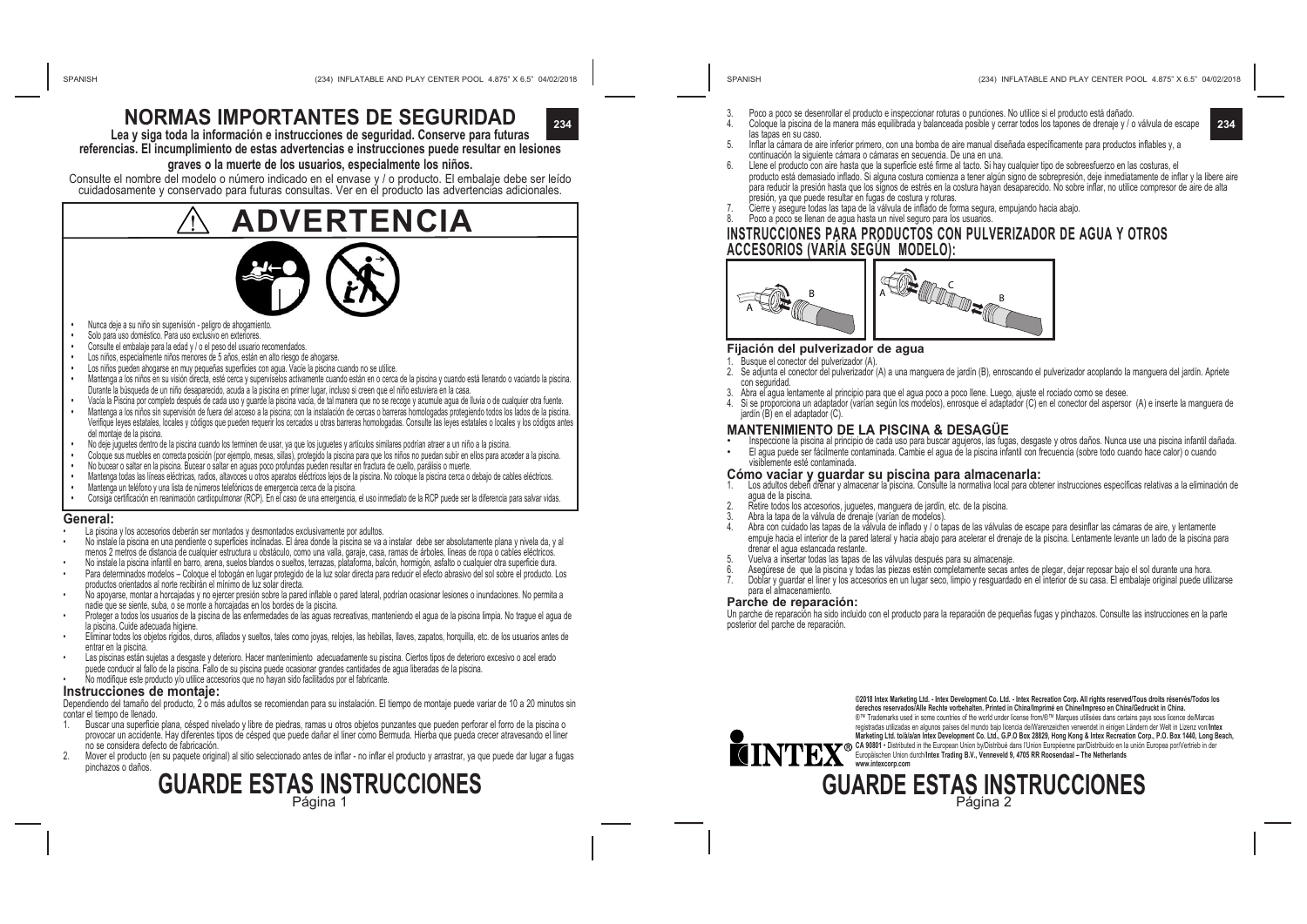

**Lesen und befolgen Sie alle Sicherheitsinformationen und –anweisungen und heben Sie diese auf. Ein Nichtbefolgen dieser Warnungen und Hinweise kann zu ernsthaften Verletzungen oder dem** 

#### **Tod führen. Geben Sie besonders Acht auf Kinder.**

Beziehen Sie sich auf den Modellnamen oder die Nummer welche auf der Verpackung angeführt ist. Die Details auf der Verpackung müssen sorgfältig gelesen und aufbewahrt werden. Lesen Sie sich die Informationen auf dem Produkt für zusätzliche Warnungen durch.

# **WARNUNG**



- Lassen Sie Ihre Kinder nie unbeaufsichtigt Ertrinkungsgefahr.
- Nur für den Hausgebrauch. Nur für die Verwendung im Freien.
- **•**  Die zu beachtende Altersvorgabe für Benutzung bzw. Vorgaben zur Belastungskapazität finden Sie auf der Verpackung.
- Kinder, besonders Kinder unter 5 Jahren, sind einer erhöhten Gefahr durch Ertrinken ausgesetzt
- **•**  KINDER KÖNNEN BEREITS IN KLEINEN WASSERMENGEN ERTRINKEN. DAS BECKEN IST ZU LEEREN, WENN ES NICHT IN GEBRAUCH IST.
- Behalten Sie Kinder immer im Blickfeld, bleiben Sie in der Nähe, damit diese aktiv überwacht werden können wenn sie sich im oder in der Nähe des Pools befinden oder Sie das Becken leeren oder befüllen. Beim Suchen nach einem fehlenden Kind überprüfen Sie den Pool zuerst, selbst wenn sich das Kind wahrscheinlich im Haus befindet.
- Leeren Sie den Pool nach jedem Gebrauch vollständig und decken Sie das leere Becken ab bzw. lagern Sie dieses so, dass es sich nicht mit Wasser (zB. durch Regen füllen kann.
- **•** Wenn die Kinder unbeaufsichtigt sind hindern Sie sie daran in den Pool gelangen zu können indem Sie zB. eine Umzäunung um den Pool errichten. Staatliche Gesetze oder Gemeindeverordnungen könnten eine Umzäunung oder andere geprüfte Absperrungen vorschreiben. Erkundigen Sie sich diesbezüglich, bevor Sie den Pool aufbauen. **•** Lassen sie kein Spielzeug im Pool, wenn dieser nicht benutzt wird da Kinder dadurch animiert werden könnten zum Pool zu gehen bzw. in den Pool zu klettern.
- **•** Platzieren Sie Möbel (zB. Tische, Stühle) soweit vom Becken entfernt, dass Kinder dadurch nicht in den Pool gelangen können.
- **•** Springen Sie nicht in den Pool. Das Springen in das seichte Wasser kann zu einem Genickbruch, Lähmungen oder zum Tod führen.
- **•** Halten Sie elektrische Leitungen, Radios, Lautsprecher und andere elektrische Geräte fern vom Pool. Platzieren Sie den Pool nicht in der Nähe oder unter Hochspannungsleitungen.
- **•** Halten Sie stets ein funktionstüchtiges Telefon und eine Liste der Notfallnummern in der Nähe des Pools griffbereit.
- **•** Lernen Sie Erste Hilfe (Wiederbelebung). Im Notfall kann die Herz-Lungen-Reanimation lebensrettend sein.

- **Generell:** Pool und Poolzubehör sollen nur von Erwachsenen auf- und abgebaut werden.
- Stellen Sie den Pool nicht auf einem Hang einer, Böschung oder geneigten Oberflächen auf. Der Bereich, wo das Becken aufgestellt wird muss absolut flach und eben sein und mindestens 2 m entfernt von jeglichem Bauwerk oder Verbauung wie z. B. Umzäunung, Haus, Garage, überhängenden Zweigen, Wäscheleinen oder elektrischen Leitungen.
- Stellen Sie das Planschbecken nicht auf Schlamm, Sand, weichen oder losen Untergründen, Terrassen, Podesten, dem Balkon, Asphalt oder anderen harten Untergründen auf.
- Für bestimmte Modelle Die Rutsche soll nicht direkter Sonneneinstrahlung ausgesetzt sein, um etwaige Verbrühungen zu vermeiden. Wenn das Produkt nach Norden ausgerichtet ist, ist die direkte Sonneneinstrahlung am geringsten.
- Lehnen Sie sich nicht gegen die aufblasbare Wand oder Seitenwand und üben Sie keinen Druck darauf aus,da dies zu Unfällen oder zum Überlaufen des Wassers führen kann. Erlauben Sie niemanden, sich auf die Seitenwand des Pools zu setzen, hoch zu klettern oder sich dagegen zu lehnen.
- Bitte beachten Sie, dass für eine sichere Verwendung des Pools ein sauberes Schwimmbadwasser Voraussetzung ist. Ein verunreinigtes Schwimmbadwasser kann die Gesundheit der Poolbenützer gefährden. Schlucken Sie das Badewasser nicht. Halten Sie das Wasser rein.
- Entfernen Sie alle harten, scharfen und losen Objekte wie Schmuck, Uhren, Schnallen, Schlüssel, Schuhe, Haarnadeln, usw. bevor Sie den Pool benützen.
- Beim Pool kann ein Verschleiß bzw. Abnutzung auftreten. Pflegen Sie Ihr Pool gründlich. Bestimmte Arten des Verschleißes oder der Abnutzung können zu Beschädigungen der Poolfolie führen und dadurch könnte eine große Menge an Wasser aus dem Pool auslaufen.
- Verändern Sie das Produkt nicht bzw. verwenden Sie keine Teile die von einem anderen Hersteller sind. Hierfür gibt es keine zu wartenden Teile. **Aufbauanleitung:**

Je nach Größe des Produkts werden 2 oder mehr Erwachsene für die Aufstellung empfohlen. Die benötigte Aufbauzeit liegt zwischen 10 und 20 Minuten (ohne die benötige Zeit zur Befüllung des Pools mit Wasser).

1. Finden Sie eine flache, ebene Rasenfläche die frei von Steinen, Zweigen oder anderen scharfen Objekten ist, welche die Poolfolie durchbohren oder Verletzungen verursachen könnten. Bestimmte Grasarten wie St. Augustine oder Bermuda, könnten durch die Poolfolie wachsen. Sollte Gras durch oder in die Poolfolie wachsen ist dies kein Produktionsfehler.

# **HEBEN SIE DIESE BEDIENUNGSANLEITUNG AUF**

- (234) INFLATABLE AND PLAY CENTER POOL 4.875" X 6.5" 04/02/2018 (234) INFLATABLE AND PLAY CENTER POOL 4.875" X 6.5" 04/02/2018 GERMAN GERMAN
	- 2. Tragen Sie das Produkt (in seiner Verpackung) zum ausgewählten Standort. Sobald Sie das Produkt aufgeblasen haben, ziehen Sie es nicht an
	- eine andere Stelle da dies zu undichten Stellen oder zu einer anderen Beschadigung anderen Schaden führen kann<br>3. Falten Sie das Produkt vorsichtig auseinander und überprüfen Sie es auf Risse oder Löcher. Verwenden Sie das
		- es beschädigt ist.
		- Breiten Sie den Pool möglichst gleichmäßig aus und schließen Sie alle vorhandenen Ventile.
		- 5. Blasen sie zuerst die untere Luftkammer mit einer Handpumpe, die für Aufblasartikel bestimmt ist, auf. Danach können Sie die restlichen Luftkammern aufpumpen.
		- 6. Befüllen Sie das Produkt so lange mit Luft, bis die Oberfläche berührungsfest ist. Sind an der Naht Überdehnungen oder Verformungen, ist das Produkt zu fest aufgeblasen. Beginnt eine Naht sich zu überdehnen oder zu verformen stoppen Sie umgehend das Aufblasen und lassen Sie Luft ab um den Druck zu verringern, bis keine Belastungsanzeichen mehr sichtbar sind. Blasen Sie den Luftring nicht zu fest auf und verwenden Sie keinen Hochdruckluftkompressor, da dies Schäden an den Nähten verursachen kann.
		- 7. Verschließen und versenken Sie alle Ventilkappen, indem Sie sie fest hineindrücken.
		- 8. Füllen Sie den Pool bis zu einem sicheren Level für alle Benutzer langsam mit Wasser.

#### **ANWEISUNGEN FÜR PRODUKTE MIT EINEM WASSERSPRÜHER UND ANDEREM ZUBEHÖR (JE NACH MODELL):**



#### **Befestigung des Wassersprühers**

- 1. Lokalisieren Sie den Sprühanschluss (A).
- 2. Schließen Sie den Sprühanschluss (A) und an den Gartenschlauch (B) an. Ziehen Sie das Gewinde fest an.
- 
- (B) auf den Adapter (C).

- Überprüfen Sie den Pool vor jeder Verwendung auf Beschädigungen wie Löcher, Schlitze, Risse usw. Verwenden Sie nie ein beschädigtes Produkt
- Das Wasser kann leicht verschmutzt werden. Wechseln Sie das Wasser von Planschbecken regelmäßig (besonders bei heißem Wetter) oder wenn dieses sichtlich verschmutzt ist.
- 
- 
- 3. Öffnen Sie die Ablassventilkappe. (vom Modell abhängig).<br>4. Öffnen Sie vorsichtin die Aufhlasventilkappe und/oder die
- 4. Öffnen Sie vorsichtig die Aufblasventilkappe und/oder die Ventilkappe des Bodenablaufs um Luftkammern auszulassen. Drücken Sie langsam gegen die Seitenwand, somit fließt das Wasser schneller aus dem Bodenablauf. Heben Sie langsam eine Seite des Pools, damit das<br>restliche Wasser ablaufen kann.
- Setzen Sie zur Lagerung alle Ventilkappen wieder auf.
- 6. Achten Sie darauf, dass der Pool und alle Zubehörteile vor dem Falten völlig trocken sind. Lassen Sie sie eine Stunde in der Sonne trocknen.
- 7. Falten Sie die Poolfolie und lagern Sie sie mit dem Zubehör an einem trockenen, sauberen Indoor-Lagerplatz. Die Originalverpackung kann zur Lagerung verwendet werden.

#### **Reparaturflicken:**

Ein Reparaturflicken ist im Lieferumfang des Produktes enthalten um kleine Löcher und Schlitze reparieren zu können. Anwendungshinweise finden Sie auf der Rückseite des Reparaturflickens.

Nach Ende der Lebensdauer bitte über örtliche Entsorgungsbetriebe entsorgen. Der Artikel besteht aus PVC.



**©2018 Intex Marketing Ltd. - Intex Development Co. Ltd. - Intex Recreation Corp. All rights reserved/Tous droits réservés/Todos los derechos reservados/Alle Rechte vorbehalten. Printed in China/Imprimé en Chine/Impreso en China/Gedruckt in China.** ®™ Trademarks used in some countries of the world under license from/®™ Marques utilisées dans certains pays sous licence de/Marcas<br>Trademarks used in some countries of the world under licencia de/Warenzeichen verwendet i registraas unizaas en algunos paises de mundo dap licencia devivaterizenden verwenderin eingen Landem der weru n<br>Marketing Ltd. tolálalan Intex Development Co. Ltd., G.P.O Box 28829, Hong Kong & Intex Recreation Corp., P.O

## **HEBEN SIE DIESE BEDIENUNGSANLEITUNG AUF**

Seite 2

- 
- 3. Drehen Sie das Wasser zuerst langsam auf und erhöhen Sie schrittweise. Dann stellen Sie den Sprüher wie gewünscht ein.
- 4. Wenn ein Adapter mitgeliefert wird (je nach Modell), schrauben Sie den Adapter (C) auf den Sprühanschluss und stecken Sie den Gartenschlauch

#### **POOLINSTANDHALTUNG & ABFLUSS**



#### **Entleeren und Langzeitlagerung des Pools:**

1. Der Pool darf nur von Erwachsenen entleert und gelagert werden. Überprüfen sie die lokalen Vorschriften zur Entsorgung des Poolwassers.<br>2. Entfernen Sie das gesamte Zubehör, alle Spielzeuge, Gartenschläuche usw. vom Poo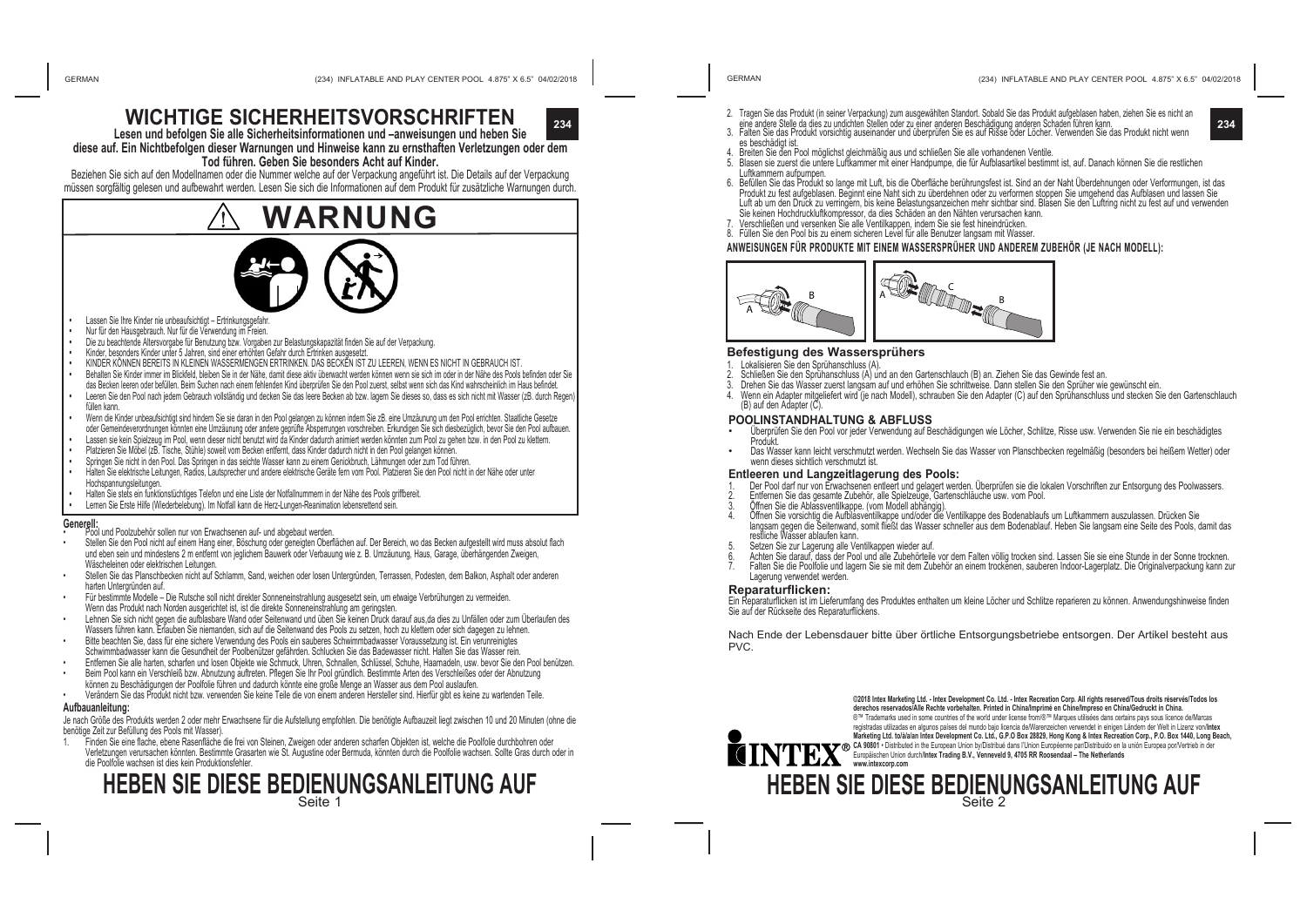## **REGOLE PER LA SICUREZZA**



**Leggere e seguire scrupolosamente tutte le informazioni e le istruzioni di sicurezza. Conservare per riferimenti futuri. Il mancato rispetto di queste avvertenze ed istruzioni può provocare lesioni** 

#### **gravi o morte agli utenti, soprattutto ai bambini.**

Fare riferimento al nome del modello o al numero indicato sulla confezione e / o sul prodotto. La confezione deve essere letta attentamente e conservata per riferimenti futuri. Vedere il prodotto per ulteriori avvertenze.



- Non lasciare mai il bambino incustodito pericolo di annegamento.
- Solo per uso domestico. Solo per uso esterno.
- **•**  Fare riferimento alla confezione per conoscere l'età e il peso raccomandati degli utenti.
- **•**  I bambini, soprattutto quelli di età inferiore ai 5 anni, sono ad alto rischio di annegamento.
- **•**  I bambini possono annegare anche in acque molto basse. Svuotare la piscina quando non viene utilizzata.
- **•**  Osservare costantemente i bambini, mantenendosi nelle strette vicinanze e controllandoli attentamente quando sono in piscina o vicini alla stessa oppure quando si è in fase di riempimento/svuotamento della piscina. In caso di scomparsa di un bambino, controllare prima di tutto la piscina, anche se ci sono alte possibilità che il bambino sia in casa.
- **•**  Svuotare completamente la piscina dopo l'uso e riporla vuota in maniera tale da non raccogliere l'acqua piovana o di qualsiasi altra fonte.
- **•** Per evitare che i bambini incustoditi possano accedere alla piscina, installare recinzioni o altre barriere intorno alla piscina. Leggi statali o locali possono richiedere delle particolari recinzioni o altre barriere certificate. Controllare le leggi statali o locali prima di installare la piscina.
- **•** Non lasciare giocattoli all'interno della piscina quando non è in uso, poiché giocattoli e oggetti simili potrebbero attirare il bambino sul bordo della piscina. **•** Posizionare i mobili da giardino (per esempio, tavoli, sedie,..) lontano dalla piscina, in modo che i bambini non possano arrampicarsi sui mobili e accedere facilmente alla piscina.
- **•** Non immergersi o tuffarsi in questa piscina. Immersioni o tuffi in acqua poco profonda potrebbero provocare collo spezzato, paralisi o morte.
- **•** Tenere tutti i cavi elettrici, le radio, gli altoparlanti e gli altri apparecchi elettrici fuori dalla piscina. Non collocare mai la piscina vicino o sotto i cavi elettrici.
- **•** Mantenere un telefono funzionante e un elenco di numeri di emergenza vicino alla piscina.
- **•** Munirsi di una certificazione in rianimazione cardiopolmonare (CPR). In caso di emergenza, l'utilizzo immediato di CPR può fare la differenza tra la vita e la morte.

#### **Avvertenze generali:**

- La piscina e i suoi accessori devono essere montati e smontati solo da adulti.
- Non montare la piscina su un pendio o su piani inclinati. La zona in cui montare la piscina deve essere assolutamente piatta e a livello e ad almeno 2 m di distanza da qualsiasi struttura o ostruzione come, recinzione, garage, casa, rami sporgenti, fili per la biancheria o cavi elettrici.
- Non installare la piscina per bambini su fango, sabbia, suolo morbido, piattaforma, balcone, cemento, asfalto o altre superfici dure.
- Per alcuni modelli Individuare la posizione di minor esposizione ai raggi solari per evitare danneggiamenti. Un prodotto esposto a nord, riceverà una minore eposizione.
- Non sporgersi, non mettersi a cavalcioni o esercitare pressione sopra o a lato della parte gonfiabile del prodotto al fine di evitare incidenti o allagamenti. Non permettere a nessuno di sedersi, arrampicarsi sopra o mettersi a cavalcioni della piscina.
- Per proteggere tutti gli utenti dalle malattie legate all'acqua, mantenere sempre l'acqua della piscina pulita. Non bere l'acqua della piscina. Questa è una norma igienica importante.
- Rimuovere tutti gli oggetti duri, taglienti e appuntiti come monili, orologi, fibbie, chiavi, scarpe, ecc, prima di entrare in piscina.
- Le piscine sono soggetti ad usura e deterioramento. Conservare la piscina correttamente. Alcuni tipi di deterioramento eccessivo o accelerato potrebbero danneggiare la piscina. Il cedimento della piscina potrebbe provocare l'uscita di grandi quantità d'acqua.
- Non modificare il prodotto e/o non utilizzare accessori non forniti dal produttore. Non ci sono parti riparabili o modificabili.

#### **Istruzioni di montaggio:**

A seconda delle dimensioni del prodotto, si consigliano 2 o più adulti per l'installazione. Il tempo di installazione può variare da 10 a 20 minuti, escludendo il tempo necessario per il riempimento della piscina.

- 1. Individuare una superficie piana e liscia, libera da pietre, rami o altri oggetti appuntiti che potrebbero danneggiare il liner o provocare lesioni. Certi tipi di erbe, come la St. Augustine e la Bermuda potrebbero crescere attraverso il fondo della piscina. L'erba potrebbe crescere attraverso il liner ma ciò non rappresenta un difetto di fabbricazione.
- 2. Spostare il prodotto (utilizzando l'apposita confezione) verso l'area selezionata prima del gonfiaggio non gonfiare e non trascinare il prodotto onde evitare fori o danni.

## **CONSERVARE QUESTE ISTRUZIONI** Pag 1

- **234 234** 4. Posizionare la piscina in maniera uniforme e chiudere tutti i tappi di scarico e/o tutti i tappi delle valvole di rilascio, qualora ce ne siano. 3. Estrarre lentamente dalla confezione il prodotto e verificare che non presenti strappi, rotture o forature. Non utilizzare il prodotto se è danneggiato.
	- 5. Gonfiare per prima la camera d'aria inferiore con una pompa manuale ad aria progettata specificatamente per i prodotti gonfiabili e
	- poi in un secondo momento la camera o le camere d'aria successive in sequenza.
	- 6. Gonfiare il prodotto fino a quando la superficie risulta solida al tatto. Se appare qualche tensione sulle cuciture, significa che il prodotto è gonfiato eccessivamente. Se una qualsiasi cucitura incomincia a sforzare, interrompere immediatamente il gonfiaggio e rilasciare l'aria in eccesso per ridurre la pressione, fino a quando la cucitura non presenta più segni di tensione. Non gonfiare eccessivamente e non usare un compressore ad alta pressione per il gonfiaggio, onde evitare danni alle cuciture.
	- 7. Chiudere e fissare tutti i tappi delle valvole di gonfiaggio saldamente, premendo con decisione su di essi.
	- 8. Riempire d'acqua lentamente fino a raggiungere il giusto livello di sicurezza per gli utenti.

### **ISTRUZIONI PER I PRODOTTI CON SPRUZZINO E ALTRI ACCESSORI (DIFFERENTI A SECONDA DEI MODELLI):**



#### **Come collegare lo spruzzino**

- 1. Individuare il connettore (A) dello spruzzino.
- 2. Collegare il connettore (A) dello spruzzino al tubo (B) della canna da giardino inserendo il raccordo nel tubo (B). Stringere a fondo.
- Aprire l'acqua prima lentamente per permettere un riempimento graduale. Poi regolare lo spruzzino in base ai propri gusti.
- 4. Se viene fornito un adattatore (differente a seconda dei modelli), collegare l'adattatore (C) al connettore (A) dello spruzzino e inserire il tubo da giardino (B) nell'adattatore (C).

#### **MANUTENZIONE DELLA PISCINA & SVUOTAMENTO**

- Controllare la piscina all'inizio di ogni utilizzo, affinché non vi siano fori, perdite, danni da usura o altri danni. Non usare mai la piscina danneggiata.
- <sup>L</sup>'acqua può facilmente sporcarsi. Sostituire spesso l'acqua della piscina (soprattutto se montata in luoghi dal clima caldo) o quando visibilmente sporca

## **Come svuotare la vostra piscina e conservarla correttamente:**<br>1 Gli adulti devono svuotare la piscina e riporla in luono asciutto e pulito Verificare le eventua

- 1. Gli adulti devono svuotare la piscina e riporla in luogo asciutto e pulito. Verificare le eventuali direttive locali riguardo l'eliminazione dell'acqua dalla piscina.
- 2. Rimuovere tutti gli accessori, i giocattoli, i tubi da giardino, etc dalla piscina.
- Aprire il tappino della valvola di scarico (differente a seconda dei modelli)).
- Aprire con cautela i tappini della valvola di gonfiaggio e/o il tappino della valvola di scarico per sgonfiare le camere d'aria e spingere lentamente la parete laterale verso l'interno e verso il basso per accelerare lo svuotamento della piscina. Lentamente sollevare un lato della piscina per drenare l'acqua rimanente.
- 5. Inserire nuovamente tutti i tappini delle valvole in fase di ritiro del prodotto.
- 6. Per assicurarsi che tutti i componenti siano perfettamente asciutti prima di ritirarli, lasciarli al sole per un'ora.
- Piegare e riporre il liner e gli accessori in un luogo interno, asciutto e pulito. La confezione originale può essere utilizzata per il ritiro del prodotto. **Toppe di riparazione:**

Un kit di riparazione composto da toppe è stato incluso all'interno del prodotto per la riparazione di piccole perdite e buchi. Fare riferimento alle istruzioni sul retro delle toppe di riparazione.



**©2018 Intex Marketing Ltd. - Intex Development Co. Ltd. - Intex Recreation Corp. All rights reserved/Tous droits réservés/Todos los derechos reservados/Alle Rechte vorbehalten. Printed in China/Imprimé en Chine/Impreso en China/Gedruckt in China.** ®™ Trademarks used in some countries of the world under license from/®™ Marques utilisées dans certains pays sous licence de/Marcas registradas utilizadas en algunos países del mundo bajo licencia de/Warenzeichen verwendet in einigen Ländern der Welt in Lizenz von/Intex<br>Marketing Ltd. tolálalan Intex Development Co. Ltd., G.P.O Box 28829, Hong Kong & I marketing tra. Colarian intex Development Co. Ltd., G.P.O Box 26823, Hong Kong & intex Recreation Corp., P.O. Box 1440, Long Beach,<br>CA 98001 • Distibuted in the European Union by/Distribué dans l'Union Européenne par/Distr

# **CONSERVARE QUESTE ISTRUZIONI** Pag 2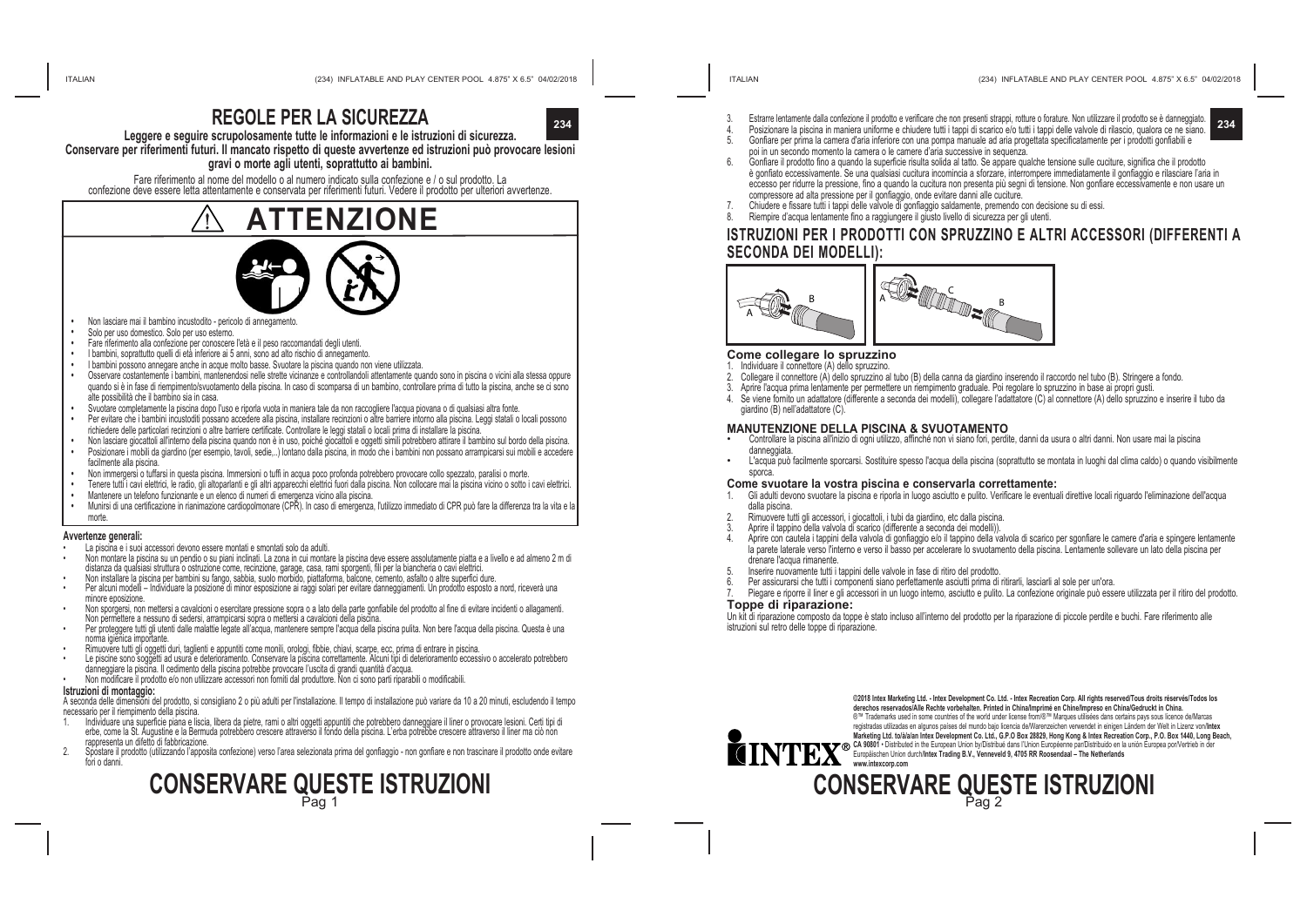## **VEILIGHEIDSVOORSCHRIFTEN**



**Lees alle veiligheidsinformatie en -instructies en volg deze op. Bewaar de instructies. Het niet opvolgen of negeren van de waarschuwingen en instructies kunnen resulteren in ernstig letsel of zelfs de dood.** 

Controleer het model of artikelnummer op de verpakking en/of het product. De verpakking dient zorgvuldig gelezen en bewaard te worden. Zie het product voor aanvullende waarschuwingen.

## **WAARSCHUWING**



- 
- 
- 
- 
- Laat uw kind nooit zonder toezicht achter kans op verdrinking.<br>
 Uitsluitend voor huishoudelijk gebruik. Alleen voor gebruik buitenshuis.<br>
 Raadpleeg de verpakking voor de aangeraden leeftijd en/of gewicht.<br>
 Voor k gebruikt wordt.
- **•** Houd constant toezicht en blijf in de buurt wanneer er kinderen in of bij het zwembad zijn of wanneer u het zwembad vult of leegt. Wanneer uw kind vermist wordt, controleer dan eerst het zwembad, zelfs als u vermoedt dat het kind in huis is.<br>Leeg het zwembad helemaal na ieder gebruik en zorg ervoor dat deze dusdanig opgeborgen wordt dat er geen regenwater in kom
- 
- Zorg ervoor dat kinderen geen toegang hebben tot het zwembad wanneer u hekken of een andere erkende barrière plaats. Controleer wettelijke voorschriften betreft hekken en barrières alvorens u het zwembad opzet.<br>Laat geen speelgoed in het zwembad achter na gebruik, dit kan het aantrekkelijk maken voor een kind om het zwembad in te gaan.
- 
- 
- 
- Plaats tuinmeubelen uit de buurt van het zwembad zodat kinderen er niet op kunnen klimmen en toegang tot het zwembad krijgen.<br>Springen of duiken in ondiep water kan letsel veroorzaken, doe dat dus niet in dit zwembad.<br>Houd
- 

#### **Algemeen:**

- Bad en accessoires dienen slechts door volwassenen opgebouwd/in elkaar te worden gezet.
- Het zwembad mag niet op een helling of ongelijke ondergrond geplaatst worden. De ondergrond moet geheel vlak en egaal zijn, het zwembad moet ten minste 2 m van hekken, garages, elektrische draden e.d. verwijderd zijn.
- Plaats het peuterbad niet op modder, zand of andere losse ondergronden. Het bad mag niet op een balkon of rechtstreeks op asfalt of beton geplaatst worden.
- Voor bepaalde modellen: Zorg ervoor dat de glijbaan niet blootgesteld word aan direct zonlicht om verbranding aan de huid door warmte te voorkomen.
- Oefen geen druk uit of leun niet op de opblaasbare rand, dit kan instorting en letsel veroorzaken. Sta niemand toe op de wanden van het bad te klimmen, staan of zitten.
- Bescherm alle zwembad gebruikers tegen ziektes of infecties en houdt het zwemwater goed schoon. Slik het zwemwater niet in.
- Zorg ervoor dat er geen harde of scherpe voorwerpen als sieraden en horloges in het zwembad komen.
- Slecht onderhoud van uw zwembad kan slijtage en snelle veroudering van het materiaal veroorzaken, dit kan leiden tot waterverlies en een defect onbruikbaar zwembad.
- Verander zelf niets aan het product of gebruik geen onderdelen van een ander merk dan Intex. Er zijn geen vervangende onderdelen.

#### **Montage zwembad:**

Afhankelijk van de grootte van het zwembad zijn er twee of meer volwassenen nodig bij het opzetten. Exclusief vullen zal het opzetten van het bad tussen de 10 en 20 minuten duren.

- 1. Het oppervlak waar het bad komt te staan dient vrij te zijn van stenen, takken en andere scherpe voorwerpen welke het bad kunnen beschadigen. Let op: Bepaalde soorten gras, zoals St. Augustine en Bermuda, kunnen door het zeil groeien. Gras dat door de liner heen groeit is geen fabricage fout.
- 2. Breng het product (in de verpakking) naar de gewenste locatie voordat u deze op gaat blazen verplaats het product niet in opgeblazen toestand, dit kan lekkage of beschadiging veroorzaken.



- 3. Vouw het product voorzichtig uit en controleer op beschadigingen. Gebruik het product niet wanneer het beschadigd is.
- **234 234** 4. Leg het zwembad gelijkmatig uit en sluit alle pluggen en ventielen.
	- 5. Blaas eerst de luchtkamer op de bodem op met een handpomp alvorens u de rest opblaast.
	- 6. Vul het product met lucht totdat deze stevig aanvoelt. Wanneer er teveel lucht in het product gedaan wordt zullen de naden loslaten. Als u ziet dat een naad los begint te raken stop dan met opblazen en laat er wat lucht uit zodat de druk op de naden verminderd wordt. Blaas het product niet te ver op en gebruik geen compressor, dit kan leiden tot lekken in de naden.
	- 7. Sluit alle ventielen door deze goed naar beneden te drukken.<br>8. Vul langzaam met water tot aan een veilig waterniveau voor.
	- Vul langzaam met water tot aan een veilig waterniveau voor de gebruikers.

#### **INSTRUCTIES VOOR PRODUCTEN MET EEN WATER SPROEIER EN/OF ANDERE ACCESSOIRES:**



#### **Bevestigen van de water sproeier.**

- 1. Neem de sproeier aansluiting (A) welke aan het product bevestigd zit.
- 2. Draai de sproeier aansluiting (A) stevig aan de tuinslang (B) vast.
- 3. Laat het water rustig in de tuinslang lopen, gebruik daarna de spoeier zoals u wenst.
- 4. Wanneer u een adapter dient te gebruiken (verschilt per model), draai dan de adapter (C) aan de sproeier aansluiting (A) en sluit daarna de tuinslang (B) op de adapter (C) aan.

#### **ONDERHOUD (vervolg)**

- Controleer voor ieder gebruik het peuterbadje op beschadigingen en lekken, gebruik nooit een beschadigd bad.
- In water worden snel bacteriën gevormd. Vervang het water regelmatig (vooral bij warm weer).

#### **LEEGMAKEN EN OPBERGEN VAN UW ZWEMBAD:**

- 1. Het legen en opbergen van het zwembad dient door volwassenen gedaan te worden. Alvorens u heb bad leeg laat lopen dient u de lokale regelgeving te controleren voor het afvoeren van zwemwater.
- Verwijder alle accessoires, speelgoed, tuinslang etc. van het zwembad
- 3. Open de stop voor de wateruitlaat (verschilt per model).
- Open de opblaasventielen om de luchtkamers leeg te laten lopen, duw de zijwanden naar binnen/beneden om het leeglopen sneller te laten verlopen. Til het voorzichtig aan één zijde omhoog om het laatst achtergebleven water eruit te krijgen.
- 5. Dicht alle ventielen voordat u het product opbergt.
- 6. Het zwembad en alle onderdelen moeten geheel droog zijn voordat deze gevouwen of opgeborgen worden, laat het in de zon droog worden.
- 7. Bewaar de liner en de accessoires op een droge schone locatie binnenshuis. De originele verpakking kan gebruikt worden om het product op te
- slaan.

#### **Reparatievel:**

Een reparatievel is bijgesloten voor het repareren van kleine lekjes en gaatjes. Raadpleeg de instructies achterop het reparatievel.



**©2018 Intex Marketing Ltd. - Intex Development Co. Ltd. - Intex Recreation Corp. All rights reserved/Tous droits réservés/Todos los derechos reservados/Alle Rechte vorbehalten. Printed in China/Imprimé en Chine/Impreso en China/Gedruckt in China.** ®™ Trademarks used in some countries of the world under license from/®™ Marques utilisées dans certains pays sous licence de/Marcas<br>registradas utilizadas en algunos países del mundo bajo licencia de/Warenzeichen verwende registradas utilizadas en algunos países del mundo bajo licencia de/Warenzeichen verwendet in einigen Ländern der Welt in Lizenz von/**Intex Marketing Ltd. to/à/a/an Intex Development Co. Ltd., G.P.O Box 28829, Hong Kong & Intex Recreation Corp., P.O. Box 1440, Long Beach,**  CA 90001 • Distributed in the European Union dyloistribue dans i Union Europeenne parroistributo en la union Europea porvertrieb in der<br>Europäischen Union durch/Intex Trading B.V., Venneveld 9, 4705 RR Roosendaal – The Net

### **BEWAAR DEZE HANDLEIDING GOED** Bladzijde 2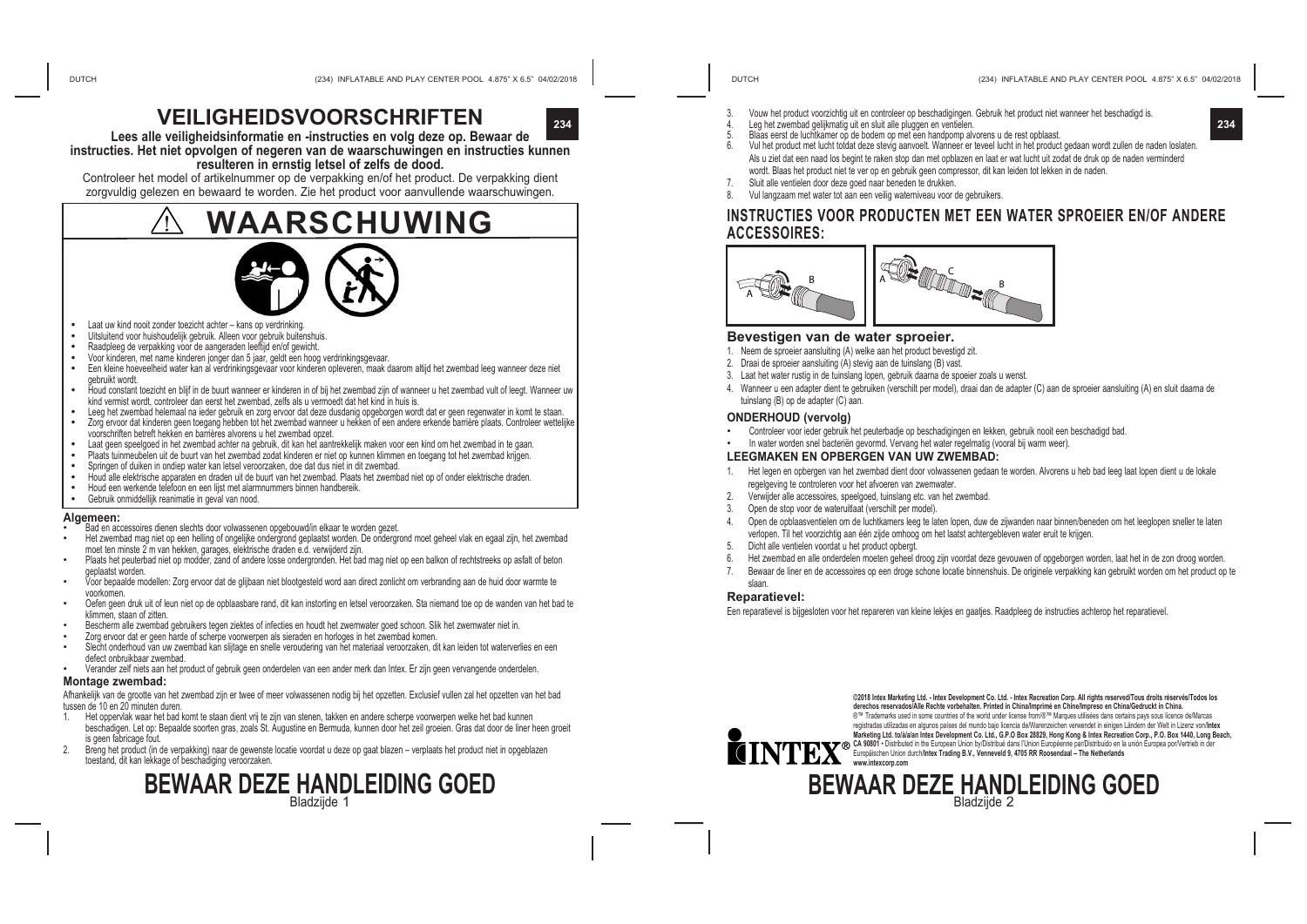**234 234**

## **NORMAS IMPORTANTES DE SEGURANÇA**

**Leia e siga todas as instruções e informações de segurança. Guardar para referências futuras. Não seguir estas advertências e instruções pode resultar em ferimentos graves ou morte para os usuários, especialmente as crianças.**

Consulte o modelo ou o número indicado na embalagem e/ou produto. A embalagem deve ser lida com cuidado e guardada para referência futura. Veja no produto advertências adicionais.



- Contra-indicado para crianças com menos de 3 anos. **•**  Nunca deixe a criança sozinha - perigo de afogamento.
- 
- Apenas para uso doméstico. Utilizar no exterior.
- **•**  Consulte a embalagem para a faixa etária e/ou peso recomendado do utilizador.
- Só utilizar em água onde a criança tenha pé e sob vigilância de adultos.
- As crianças podem-se afogar em pequenas quantidades de água. Esvazie a piscina quando não estiver a ser utilizada.
- **•**  Mantenha as crianças sob vigilância direta, fique por perto e supervisione ativamente quando elas estiverem dentro ou perto da piscina e quando você estiver a encher ou a esvaziar a piscina. Quando procurar por uma criança desaparecida, verifique primeiro a piscina, mesmo se achar que ache que criança está dentro de casa. Esvazie a piscina completamente após cada utilização e guarde-a vazia, de modo a não acumular água da chuva ou de qualquer outra fonte.
- **•** Mantenha as crianças sem vigilância fora do acesso à piscina através da instalação de cercas ou outras barreiras aprovadas, ao redor da piscina. A legislação local
- pode exigir cercas ou outras barreiras aprovadas. Verifique as leis locais antes da instalação da sua piscina.
- **•** Não deixe brinquedos dentro da piscina quando terminar de a usar, uma que os brinquedos e artigos semelhantes podem atrair a atenção das crianças para a piscina.
- **•** Posicione móveis (por exemplo, mesas, cadeiras) longe da piscina, de maneira a que as crianças não possam subir neles para ter acesso à piscina.
- **•** Não mergulhe ou salte na piscina. Mergulhar ou saltar em águas rasas pode resultar em pescoço partido, paralisia ou morte.
- **•** Manter todos os fios elétricos, rádios, colunas e outros aparelhos elétricos longe da piscina. Não coloque a piscina perto ou debaixo de linhas aéreas de transporte elétrico.
- **•** Mantenha um telefone e uma lista de números de emergência perto da piscina.
- **•** Torne-se um profissional certificado em ressuscitação cardiopulmonar (RCP). No caso de uma emergência, o uso imediato da RCP pode fazer a diferença para salvar vidas.

#### **Geral:**

- A piscina e os equipamentos da piscina devem ser montados e manuseados apenas por adultos.
- Não monte a piscina em uma ladeira ou superfícies inclinadas. A área onde a piscina será montada deve ser absolutamente plana e nivelada, e a pelo menos 2 m de distância de qualquer estrutura ou obstáculo, como um muro, garagem, casa, galhos pendentes, varal de roupa ou cabos elétricos. • Não instale a piscina infantil na lama, areia, condição de solo mole ou solto, terraços, plataformas, varandas, cimento, asfalto ou qualquer outra
- superfície dura.
- Para alguns modelos Localize o lado que recebe menos luz solar direta, de modo a reduzir a probabilidade de queimaduras. Um produto virado para o<br>norte irá receber menos luz solar direta.
- Não incline, se sente ou exerca pressão sobre a parede ou lateral insuflável, pois podem ocorrer inundações ou ferimentos. Não permita que ninguém se sente, suba ou fique em cima da lateral da piscina.
- Proteja todos os ocupantes da piscina de doenças relacionadas com a água, mantendo a água da piscina limpa. Não engolir a água da piscina. Mantenha uma boa higiene.<br>Remova dos utilizadores todos os objetos duros, afiados e soltos, como jóias, relógios, fivelas, chaves, sapatos, ganchos, etc., antes de entrar na piscina.
- 
- As piscinas estão sujeitas a desgaste e deterioração. Faça manutenção adequada da sua piscina. Certos tipos de deterioração excessiva ou acelerada podem levar ao desgaste acentuado da piscina. O desgate acentuado da piscina pode causar a libertação de uma grande quantidade de água da piscina.
- Não modifique este produto e/ou use acessórios não fornecidos pelo fabricante. As peças não são reparáveis. **Instruções de montagem:**

Dependendo do tamanho do produto, dois ou mais adultos são recomendados para a sua instalação. O tempo de montagem pode variar entre 10 e 20 minutos excluindo o tempo para encher a piscina com água.<br>1. Encontre uma superfície plana, com relvado nivelado, que esteia livre e limpa de pedras, galhos ou outros obetos pontiagualos que possam perfurar a lona

- da piscina ou causar danos. Certos tipos de relva como St. Augustine e Bermuda podem crescer através da lona. O crescimento de relva através da lona da piscina não é um defeito de fabrico.
- 2. Mova o produto (na sua embalagem) para o local selecionado antes de o insuflar Não arraste o produto quando insuflado, pois pode resultar em derrames ou danos.
- 3. Desdobre lentamente o produto e inspecione-o de cortes, rasgões ou furos. Não usar o produto se estiver danificado.

# **GUARDE ESTAS INSTRUÇÕES**<br> **GUARDE ESTAS INSTRUÇÕES**

- 4. Desdobre a piscina o mais uniformemente possível e feche todas as válvulas.
- 5. Insufle primeiro a câmara de ar inferior com uma bomba manual, e em seguida, as outras câmaras.
- 6. Encha o produto com o ar até que a superfície esteja firme ao toque. Se houver qualquer deformação na costura, o produto foi insuflado demasiado, pare imediatamente de encher e esvazie o ar de modo a reduzir a pressão nas costuras. Nunca use um compressor de ar de alta pressão.
- 7. Feche todas as tampas das válvulas de insuflar com firmeza pressionando firmemente sobre elas.<br>8. Lentamente encha a piscina com áqua até a um pível seguro para os utilizadores pretendidos. Lentamente, encha a piscina com água até a um nível seguro para os utilizadores pretendidos.
- **INSTRUÇÕES PARA PRODUTOS COM PULVERIZADORES DE ÁGUA E OUTROS ACESSÓRIOS (VARIA DE ACORDO COM OS MODELOS):**



#### **Ligar o pulverizador de água**

- 1. Fixar a ligação (A).
- 2. Ligue a ligação (A) a uma mangueira de jardim (B). Aperte bem.
- 3. Abra a torneira de água lentamente para permitir que encha gradualmente. Em seguida, ajuste o pulverizador de água como desejar.
- 4. Se um adaptador for fornecido (varia de acordo com os modelos), enrosque o adaptador (C) na ligação (A) e insira o adaptador (C) na mangueira de jardim (B).

#### **MANUTENÇÃO DA PISCINA E DRENAGEM**

- Inspecionar a piscina antes de cada utilização no que se refere a furos, fugas, rasgões ou outros danos. Nunca use a piscina se estiver danificada.
- A água pode facilmente ficar contaminada. Troque a água da piscina para crianças com frequência (sobretudo no tempo quente) ou quando estiver visivelmente contaminada.

#### **Secar e armazenar a piscina:**

- 1. Devem ser adultos a esvaziar e a guardar a piscina. Verifique os regulamentos locais para obter instruções específicas sobre a eliminação da água da piscina.
- 2. Retire todos os acessórios, brinquedos, mangueira de jardim, etc. da piscina.
- 3. Abra a tampa da válvula de drenagem (varia de acordo com os modelos).
- 4. Cuidadosamente abra as tampas das válvulas de e/ou as tampas da válvula de drenagem para esvaziar as câmaras de ar. Lentamente, levante um lado da piscina para esvaziar a água restante.
- 5. Volte a inserir todas as tampas das válvulas antes do armazenamento.
- 6. Certifique-se de que a piscina e todas as peças estão completamente secas antes de as dobrar, e deixe-as secar ao sol durante uma hora.
- 7. Dobre e guarde a lona e os acessórios num local fechado, seco e limpo. A embalagem original pode ser usada para o armazenamento.

#### **Remendo de reparação:**

Caso necessário deverá ser adquirido um remendo de reparação para conserto de furos e buracos pequenos. Consulte as instruções na parte de trás do remendo de reparação.



**©2018 Intex Marketing Ltd. - Intex Development Co. Ltd. - Intex Recreation Corp. All rights reserved/Tous droits réservés/Todos los derechos reservados/Alle Rechte vorbehalten. Printed in China/Imprimé en Chine/Impreso en China/Gedruckt in China.** ®™ Trademarks used in some countries of the world under license from/®™ Marques utilisées dans certains pays sous licence de/Marcas<br>
registrades unilizades en algunos países del mundo bajo licencia de/Warenzeichen verwend registradas utilizadas en algunos países del mundo bajo licencia de/Warenzeichen verwendet in einigen Ländern der Welt in Lizenz von/**Intex Marketing Ltd. to/à/a/an Intex Development Co. Ltd., G.P.O Box 28829, Hong Kong & Intex Recreation Corp., P.O. Box 1440, Long Beach,**  CA 90801 • Distributed in the European Union by/Distribue dans l'Union Europeenne par/Distributio en la union Europea por/Vertrieb in der<br>Europäischen Union durch/**intex Trading B.V., Venneveld 9, 4705 RR Roosendaal – The www.intexcorp.com**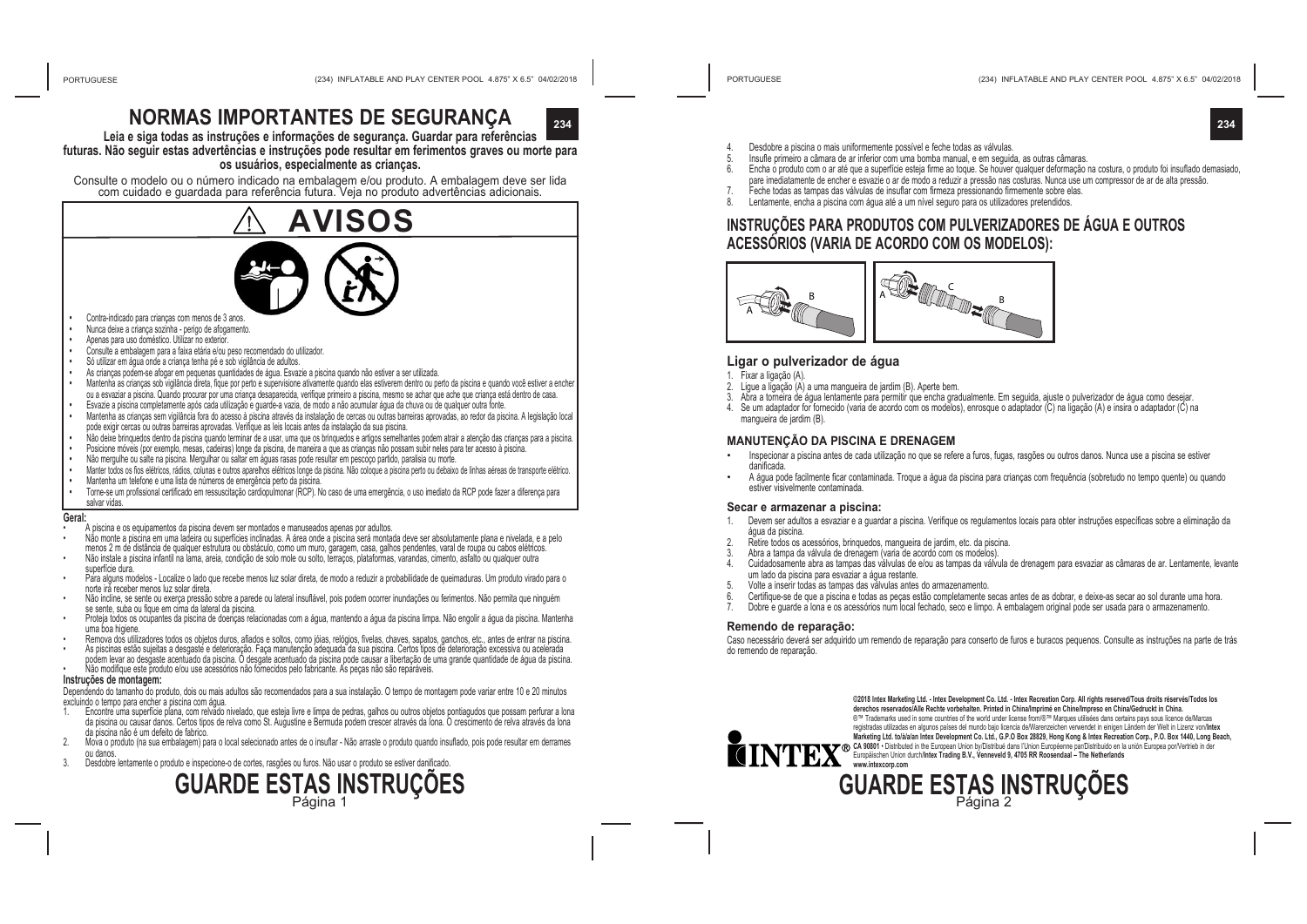**VIGTIGT SIKKERHEDSREGLER**

**Læs og følg alle sikkerhedsoplysninger og instruktioner. Opbevares til senere brug. Manglende overholdelse af disse advarsler og instrukser kan medføre alvorlig** 

#### **personskade eller død for brugerne, især børn.**

Henvis til den model, navn eller nummer angivet på emballagen og / eller produkt. Emballage skal læses grundigt og opbevares til senere brug. Se produktet for yderligere advarsler.

# **ADVARSEL**

- 
- 
- 
- 
- 
- MÅ KUN ANVENDES UNDER OPSYN AF EN VOKSEN.<br>
 Efterlad aldrig dit barn uden opsyn eftersom der er drukne fare.<br>
 Kun til privat brug. Kun til udendørs brug.<br>
 Se på emballagen for anbefalede bruger alder og / eller vægt tømme bassinet. Når du søger efter et manglende barn, tjek bassinet første, selv om barnet menes at være i huset.
- **•** Tømme bassinet fuldstændigt efter hver brug og opbevar det tomme bassin på en sådan måde, at den ikke indsamler vand fra regn eller nogen anden kilde.
- **•** Hold børn uden opsyn væk fra bassinet ved at installere et hegn eller andet godkendt barriere rundt om alle sider af bassinet. Statslige eller Kommunale love eller koder kan kræve hegn eller andre godkendte barrierer. Tjek statslige eller lokale love og regler, før oprettelse af bassinet.<br>Efterlad ikke legetøj i bassinet når du er færdig med dem, da legetøj og li
- 
- 
- Opstille møbler (f.eks. borde, stole) væk fra bassinet og således at børn ikke kan klatre på det for at få adgang til bassinet.<br>Dykke eller spring ikke ind i dette bassin. Dykning eller springning på lavt vand kan resulter
- el-ledninger.<br>Hold et virkende telefon og en liste over nødopkaldsnumre i nærheden af bassinet.
- Bliv certificeret i førstehjælp, især genoplivning (CPR). I tilfælde af en nødsituation, kan umiddelbar brug af CPR gør et liv reddende forskel

#### **Generel:**

- Pool og tilbehør skal samles og tages ned af voksne.
- Må ikke opstille bassinet på et skråning eller andre skrå overflader. Det område, hvor bassinet skal oprettes, skal være helt fladt og jævnt, og mindst 2 m væk fra en struktur eller anden forhindring, såsom et hegn, garage, hus, overhængende grene, tøj linjer eller elektriske ledninger.<br>Bassinet må ikke installeres på mudder, sand, blød eller løs jord tilstand, dæk
- For visse modeller: Anbring ikke rutsjebanen i direkte sollys for at mindske risikoen for solskoldning. Hvis du vender den mod nord, er produktet i direkte sollys i mindst mulig tid.
- Vandspild eller skader på produktet kan opstå, hvis du læner dig, sidde overskrævs på eller lægger pres på den oppustelige væg eller side væg. Det er ikke tilladt at sidde på, kravle på eller sidde overskrævs på siderne af denne pool.
- Beskytte alle personer i bassinet fra vand sygdomme ved at holde bassinvandet rent. Slug ikke bassinvand. Sikrer en god hygiejne.
- Fjern alle hårde, skarpe og løse genstande såsom smykker, ure, spænder, nøgler, sko, hårnåle, osv. fra brugerne, inden de går i bassinet.
- Bassinet er udsat for slid og forringelse. Vedligehold dit bassin korrekt. Visse typer overdreven eller fremskyndet forringelse kan medføre til bassin fejl. Disse fej kan forårsage store mængder vand for at løbe fra bassinet.
- Foretag ikke ændringer af produktet og/eller brug tilbehør, som ikke er leveret af producenten. Ingen af delene kan repareres.

#### **Opstillingsvejledning:**

Afhængig af størrelsen af produktet, anbefales 2 eller flere voksne til opsætning. Opstillings tid kan variere fra 10 til 20 minutter eksklusive vand påfyldnings tiden.

1. Find et flad, plan græsplæne overflade, som er åben og fri for sten, grene eller andre skarpe genstande, som kan punktere bassinets foring eller forvolde skader. Visse typer græs som eksempelvis kan gro gennem pooldugen. Græs, som vokser gennem beklædningen, er ikke en produktionsdefekt.



- 
- 2. Flyt produktet (i sin pakke) til den valgte placering før oppustning puste ikke produktet op og trække i den, fordi det kan resultere i utætheder eller skader.
- **234 234** 3. Udfold langsomt produktet og inspicere for flænger, revner eller punkteringer. Må ikke anvendes, hvis produktet er beskadiget.
	- Læg svømme bassinet så jævnt som muligt, og lukke alle dræn propper og / eller udløbs ventil kapsler, hvis nogen
	- 5. Oppust det nederste luftkammer først med en manuel luftpumpe designet specielt til oppustelige produkter, og derefter det næste kammer eller kamre i rækkefølge.
	- 6. Fyld produktet med luft, indtil overfladen er fast at røre ved. Hvis der er tryk på sømmene, er produktet over-oppustet. Hvis nogen søm begynder at stramme, stands straks inflationen og frigive lidt luft for at reducere trykket indtil tegn på stress på sømmene er væk. Du må ikke over-oppuste eller bruge højtryks kompressor, da det kan resultere i søm utætheder.
	- 7. Luk og forsænke alle inflations ventilhætter fast ved at trykke godt ned på dem.<br>8. Evid Jangsomt med vand til et sikkert niveau for tiltænkte brugere
	- 8. Fyld langsomt med vand til et sikkert niveau for tiltænkte brugere.

### **VEJLEDNING FOR PRODUKTER MED VANDSPRØJTE OG ANDET TILBEHØR (AFHÆNGIG AF MODELLER):**



#### **Montering vand vandsprøjte**

- 1. Find sprøjtens tilslutning (A).
- 2. Fastgør sprøjtens tilslutning (A) til en haveslange (B) ved at skrue sprøjtens kobling på haveslangen. Spænd forsvarligt.
- 3. Tænd for vandet langsomt i første omgang at tillade vandet gradvist at fylde i. Herefter justere sprøjten som ønsket.
- 4. Hvis en adapter er forsynet (afhængigt af model), skrue adapteren (C) til sprøjtens tilslutning (A) og sæt haveslangen (B) ind i adapteren (C).

#### **POOL VEDLIGEHOLDELSE OG AFLEDNING**

- Undersøg bassinet ved begyndelsen af hver brug for huller, lækage, slitage og andre skader. Brug aldrig et beskadiget soppebassin.
- Vand kan nemt blive forurenet. Skift vandet i soppebassinet hyppigt (især i varmt vejr), eller når mærkbart forurenede.

#### **Sådan tømmes poolen og gøres klar til vinteropbevaring:**

- 1. Voksne skal dræne og gemme bassinet. Tjek de lokale regler for specifikke anvisninger vedrørende bortskaffelse af svømmebassin vand.
- 2. Fjern alt tilbehør, legetøj, vandslanger, osv. fra bassinet.
- 3. Åbn aftapningsventil hætten (variere fra modeller).
- 4. Åbn forsigtigt inflations ventil hætter og / eller udløbs ventil hætter for at deflatere luftkamre, og langsomt skubbe side væggen indad og ned til at fremskynde dræning af bassinet. Langsomt løfte den ene side af bassinets for at dræn det resterende stillestående vand.
- 5. Genindsæt alle ventil hætter bagefter til opbevaring.
- 6. Vær sikker på bassinets og alle dets dele er helt tørre, inden sammenfoldning, Lad det sidde i solen i en time.
- 7. Fold og gemme foring og tilbehør i en tør, ren indendørs opbevarings placering. Den originale emballage kan bruges til opbevaring. **Reparations plaster:**

Et reparations plaster er været inkluderet med produktet for at reparere små utætheder og huller. Henvis til vejledningen på bagsiden af reparationsplasteret.



**©2018 Intex Marketing Ltd. - Intex Development Co. Ltd. - Intex Recreation Corp. All rights reserved/Tous droits réservés/Todos los derechos reservados/Alle Rechte vorbehalten. Printed in China/Imprimé en Chine/Impreso en China/Gedruckt in China.** ®™ Trademarks used in some countries of the world under license from/®™ Marques utilisées dans certains pays sous licence de/Marcas (®™ Trademarks used in some countries of the world under license from/®™ Marques utilisée registradas utilizadas en algunos países del mundo bajo licencia de/Warenzeichen verwendet in einigen Ländern der Welt in Lizenz von/**Intex Marketing Ltd. to/à/a/an Intex Development Co. Ltd., G.P.O Box 28829, Hong Kong & Intex Recreation Corp., P.O. Box 1440, Long Beach,**  CA 90801 • Uistricuted in the European Union by/Uistricue dans l'Union Europeenne par/Uistriculod en la union Europea por/Vertrieb in der<br>Europäischen Union durch/Intex Trading B.V., Venneveld 9, 4705 RR Roosendaal – The N

## **GEM DENNE VEJLEDNING** Side 2

(234) INFLATABLE AND PLAY CENTER POOL 4.875" X 6.5" 04/02/2018 (234) INFLATABLE AND PLAY CENTER POOL 4.875" X 6.5" 04/02/2018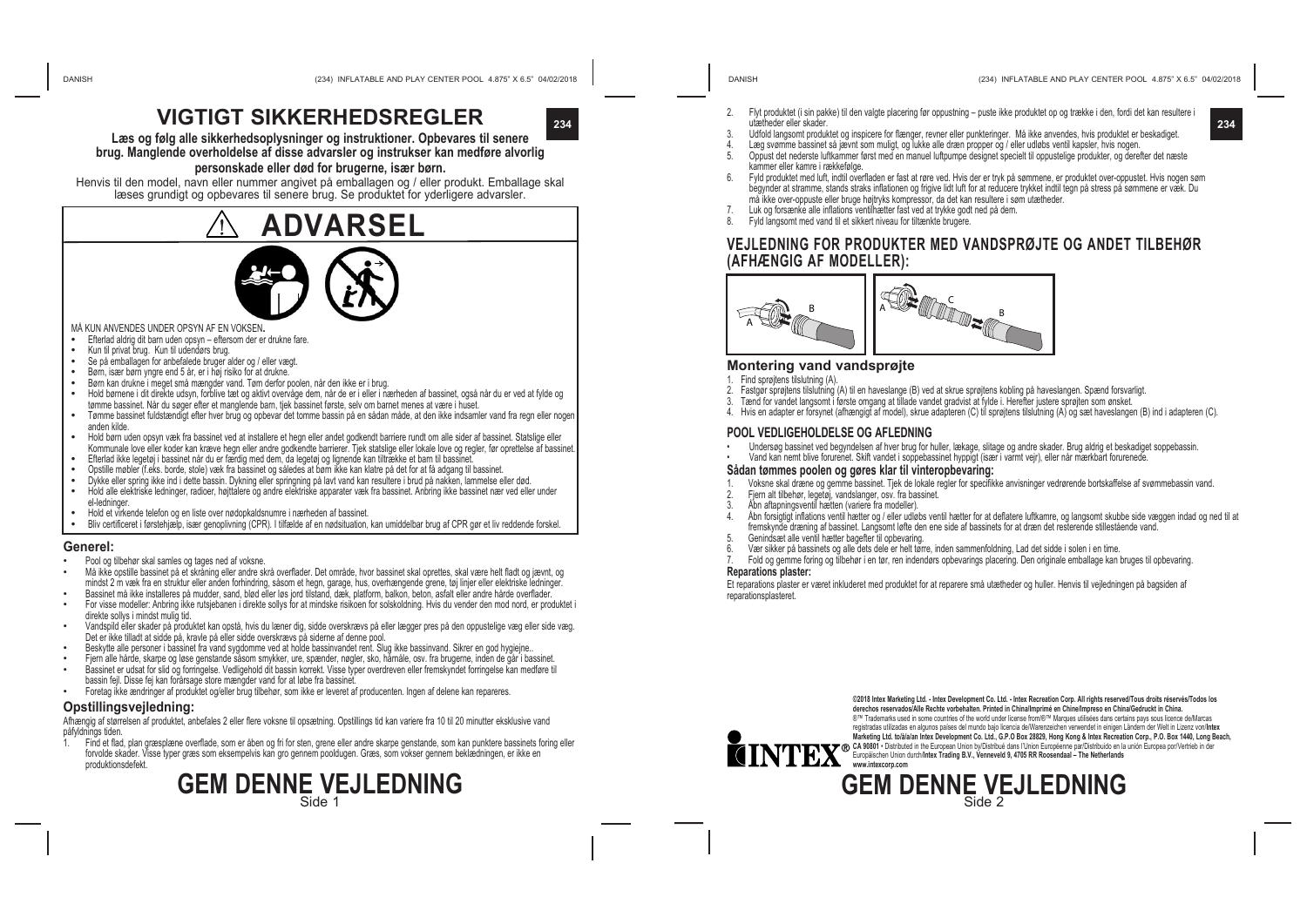## **WAŻNE ZASADY BEZPIECZEŃSTWA**



**Przeczytaj i zastosuj się do wszystkich informacji i instrukcji bezpieczeństwa. Zachowaj niniejszą instrukcję. Niezastosowanie się do ostrzeżeń i zapisów instrukcji może**

#### **spowodować poważne obrażenia lub śmierć użytkowników, szczególnie dzieci.**

Zapoznaj się z nazwą modelu lub numerem podanym na opakowaniu i / lub produkcie. Informacje na opakowaniach należy uważnie przeczytać i zachować do późniejszego wykorzystania. Dodatkowe ostrzeżenia znajdują się na samym produkcie.

# **OSTRZEŻENIE**

- Nigdy nie zostawiaj dziecka bez opieki ryzyko utopienia.
- Wyłącznie do użytku domowego. Do użytku tylko na zewnątrz.
- Zapoznaj się z informacjami podanymi na opakowaniu dotyczącymi zalecanego wieku użytkowników i / lub masy ciała.
- Dzieci, zwłaszcza poniżej 5 roku życia, należą do grupy wysokiego ryzyka utonięcia.
- Dzieci mogą utonąć nawet w małej ilości wody. Opróżnij basen, jeśli nie jest używany.
- Miej dzieci zawsze w zasięgu wzroku, pozostań w bliskiej odległości i aktywnie nadzoruj je, gdy są w pobliżu basenu lub podczas napełniania i opróżniania basenu. Jeśli stracisz dziecko z oczu, zawsze w pierwszej kolejności przeszukaj basen, nawet jeśli myślisz, że dziecko jest w domu.
- Opróżnij basen całkowicie po każdym użyciu i przechowuj pusty basen w taki sposób, aby nie zbierała się w nim woda deszczowa ani woda pochodząca z innego źródła. • Dzieciom pozostającym bez opieki zablokuj dostęp do basenu, instalując ogrodzenia lub inne odpowiednie barierki wokół całego basenu. Przepisy ust awowe lub lokalne
- mogą wymagać stosowania ogrodzenia lub innych atestowanych barier. Przed rozłożeniem basenu zapoznaj się z przepisami ustawowymi i lokalnymi.
- Nie zostawiaj zabawek wewnątrz basenu po zakończeniu korzystania, ponieważ zabawki i podobne przedmioty mogą przyciągnąć dziecko do basenu.
- Umieść meble (na przykład, stoły, krzesła) z dala od basenu i w taki sposób, aby dzieci nie mogły wspiąć się na nie w celu uzyskania dostępu do basenu.
- Nie nurkuj i nie skacz do basenu. Nurkowanie lub skoki do płytkiej wody mogą doprowadzić do złamania karku, paraliżu lub śmierci.
- Przewody elektryczne, radia, głośniki i inne urządzenia winny znajdować się daleko od basenu. Nie należy umieszczać basenu w pobliżu napowietrznych przewodów elektrycznych ani pod nimi.
- Przy basenie należy mieć pod ręką działający telefon, a także wykaz numerów alarmowych.
- Skorzystaj ze szkolenia w zakresie udzielania pierwszej pomocy (resuscytacja). W przypadku sytuacji kryzysowej natychmiastowa pomoc może uratować życie.

#### **Informacje ogólne:**

- Montaż i demontaż basenu oraz akcesoriów może być wykonywany wyłącznie przez osoby dorosłe.
- Nie rozstawiaj basenu na zboczu lub powierzchniach pochyłych. Teren, na którym zostanie ustawiony basen, musi być absolutnie płaski i równy, znajdować się w odległości co najmniej 2 m od jakiejkolwiek budowli lub przeszkody, np. ogrodzenie, garaż, dom, zwisające gałęzie lub przewody elektryczne.
- Nie należy ustawiać brodzika na błocie, piasku, miękkiej lub luźnej glebie, pokładzie platformy, balkonu, betonu, asfaltu lub innych twardych powierzchniach. • Dotyczy niektórych modeli – ustaw zjeżdżalnię tak, aby w jak najmniejszym stopniu była narażona na oddziaływanie promieni słonecznych. Ma to na celu
- minimalizację ryzyka poparzenia. Ustawienie produktu w kierunku północnym będzie skutkowało najmniejszą ekspozycją na promienie słoneczne. • Nie wychylać się, nie stawać okrakiem ani nie wywierać nacisku na nadmuchiwane ścianki boczne, ponieważ grozi to obrażeniami lub przelaniem się wody
- przez ściany basenu. Nie pozwól nikomu siadać na bocznych ścianach basenu ani wspinać się na nie.
- Chroń wszystkich użytkowników basenu przed chorobami przez utrzymywanie czystej wody w basenie. Nie wolno połykać wody z basenu. Praktykuj higieniczny tryb życia.
- Przed wejściem na basen zdejmij wszystkie twarde, ostre i luźne przedmioty, takie jak biżuteria, zegarki, klamry, klucze, buty, szpilki.
- Baseny są produktem podlegającym zużyciu. Właściwie dbaj o basen. Niektóre rodzaje zużycia mogą prowadzić do uszkodzenia folii, z której wykonany jest basen. Zniszczenie basenu może spowodować wylanie się dużej ilości wody z basenu.
- Nie należy modyfikować tego produktu i / lub używać akcesoriów niedostarczonych przez producenta. Basen nie zawiera części wymagających konserwacji.

#### **Montaż:**

W zależności od wielkości produktu zaleca się, aby montaż wykonywały co najmniej 2 osoby. Czas montażu może wynosić od 10 do 20 minut (z wyłączeniem czasu napełniania wodą).

1. Znajdź płaską powierzchnię trawnika, na którym nie ma kamieni, gałęzi ani innych ostrych przedmiotów, które mogą przebić podłogę basenu i spowodować obrażenia. Woda, która wydostanie się z basenu, może wpłynąć na wegetację roślin znajdujących się w jego pobliżu. Niektóre gatunki traw, np. św. Augustyna lub bermudzka, mogą wrastać w folię basenową. Wrastanie trawy w folię basenu nie stanowi wady produktu.



prowadzić do wycieków i uszkodzeń.

7. Dokładnie zamknij i wciśnij wszystkie zawory.

**ZALEŻNOŚCI OD MODELU):**

**Przyłączanie spryskiwacza** 1. Zlokalizuj łącznik spryskiwacza (A)<br>2. Przyłacz łacznik spryskiwacza (A)

**OSUSZANIE POWŁOKI BASENOWEJ**

2. Usuń z basenu wszystkie akcesoria, zabawki, wąż ogrodowy itp.<br>3. Otwórz pakretke zaworu odpływowego (zależy od modelu) 3. Otwórz nakrętkę zaworu odpływowego (zależy od modelu).

5. Przed schowaniem basenu załóż zatyczki na zawory.

opakowanie można wykorzystać do przechowywania.

(234) INFLATABLE AND PLAY CENTER POOL 4.875" X 6.5" 04/02/2018 (234) INFLATABLE AND PLAY CENTER POOL 4.875" X 6.5" 04/02/2018

**ZACHOWAJ NINIEJSZĄ INSTRUKCJĘ** 

Zestaw naprawczy jest dołączony do produktu i służy do naprawy małych nieszczelności i dziur. Zapoznaj się z instrukcją na odwrocie opakowania.

**©2018 Intex Marketing Ltd. - Intex Development Co. Ltd. - Intex Recreation Corp. All rights reserved/Tous droits réservés/Todos los derechos reservados/Alle Rechte vorbehalten. Printed in China/Imprimé en Chine/Impreso en China/Gedruckt in China.** ®™ Trademarks used in some countries of the world under license from/®™ Marques utilisées dans certains pays sous licence de/Marcas registradas utilizadas en algunos países del mundo bajo licencia de/Warenzeichen verwendet in einigen Ländern der Welt in Lizenz von/**Intex**  marketing tra. Colarian intex Development Co. Ltd., G.P.O Box 26823, Hong Kong & intex Recreation Corp., P.O. Box 1440, Long Beach,<br>CA 98001 • Distibuted in the European Union by/Distribué dans l'Union Européenne par/Distr

4. Rozłóż basen możliwie jak najbardziej równomiernie i zamknij wszystkie zawory.

8. Powoli napełnij basen wodą do poziomu bezpiecznego dla wszystkich użytkowników.

2. Przyłącz łącznik spryskiwacza (A) do węża ogrodowego (B). Mocno dokręć gwint.

**Osuszanie i przechowywanie basenu po sezonie.**

3. Najpierw powoli odkręć wodę, a następnie zwiększaj stopniowo strumień wody. Ustaw spryskiwacz wedle uznania.

w dół, aby przyspieszyć odpływ wody z basenu. Powoli podnieś jedną stronę do basenu, aby spuścić resztę wody.

Upewnij się, że basen i wszystkie elementy są całkowicie suche przed złożeniem, niech poleżą na słońcu przez godzinę 7. Złóż powłokę basenu. Basen i akcesoria należy przechowywać w suchym, czystym miejscu w zamkniętym pomieszczeniu. Oryginalne

3. Powoli rozwijaj produkt i kontroluj pod kątem rozdarć i dziur. Produktu nie należy używać, jeśli jest uszkodzony.

 $\mathbf{B}$   $\mathbf{A} \mathbf{B}$   $\mathbf{B}$ 

5. Najpierw napompuj dolną komorę powietrza za pomocą ręcznej pompki przeznaczonej do nadmuchiwania produktów dmuchanych, a następnie kolejne

6. Napełniaj produkt powietrzem do momentu, aż jego powierzchnia przestanie ustępować pod naciskiem. Jeżeli w obrębie szwów występują jakiekolwiek naciągi lub deformacje, produkt został napompowany zbyt mocno. Jeśli jakiś szew zaczyna się naciągać, należy natychmiast przerwać pompowanie i spuścić

**INSTRUKCJE DLA PRODUKTÓW ZE SPRYSKIWACZAMI I INNYMI AKCESORIAMI (W** 

4. Jeżeli nasadka jest w zestawie (zależy od modelu), nałóż nasadkę (C) na łącznik spryskiwacza (A) i włóż końcówkę węża(B) do nasadki(C).

• Przed każdym użyciem sprawdź basen pod kątem dziur, nieszczelności, zużycia i innych uszkodzeń. Nigdy nie należy używać uszkodzonego

• Woda może łatwo ulec skażeniu. Zmieniaj wodę w brodziku często (zwłaszcza w czasie upałów), lub gdy jest wyraźnie zanieczyszczona.

1. Opróżnianie i składanie basenu mogą wykonywać wyłącznie osoby dorosłe. Zapoznaj się z przepisami lokalnymi dotyczącymi utylizacji wody

4. Ostrożnie otwórz pokrywy zaworów wpustowych i / lub spustowych, aby opróżnić komory powietrza. Powoli naciskaj boki w kierunku do środka i

trochę powietrza, aby zlikwidować napięcie. Nie używać sprężarek powietrza, ponieważ może to spowodować uszkodzenia szwów.

komon

A

produktu.

basenowej.

**Zestaw naprawczy:**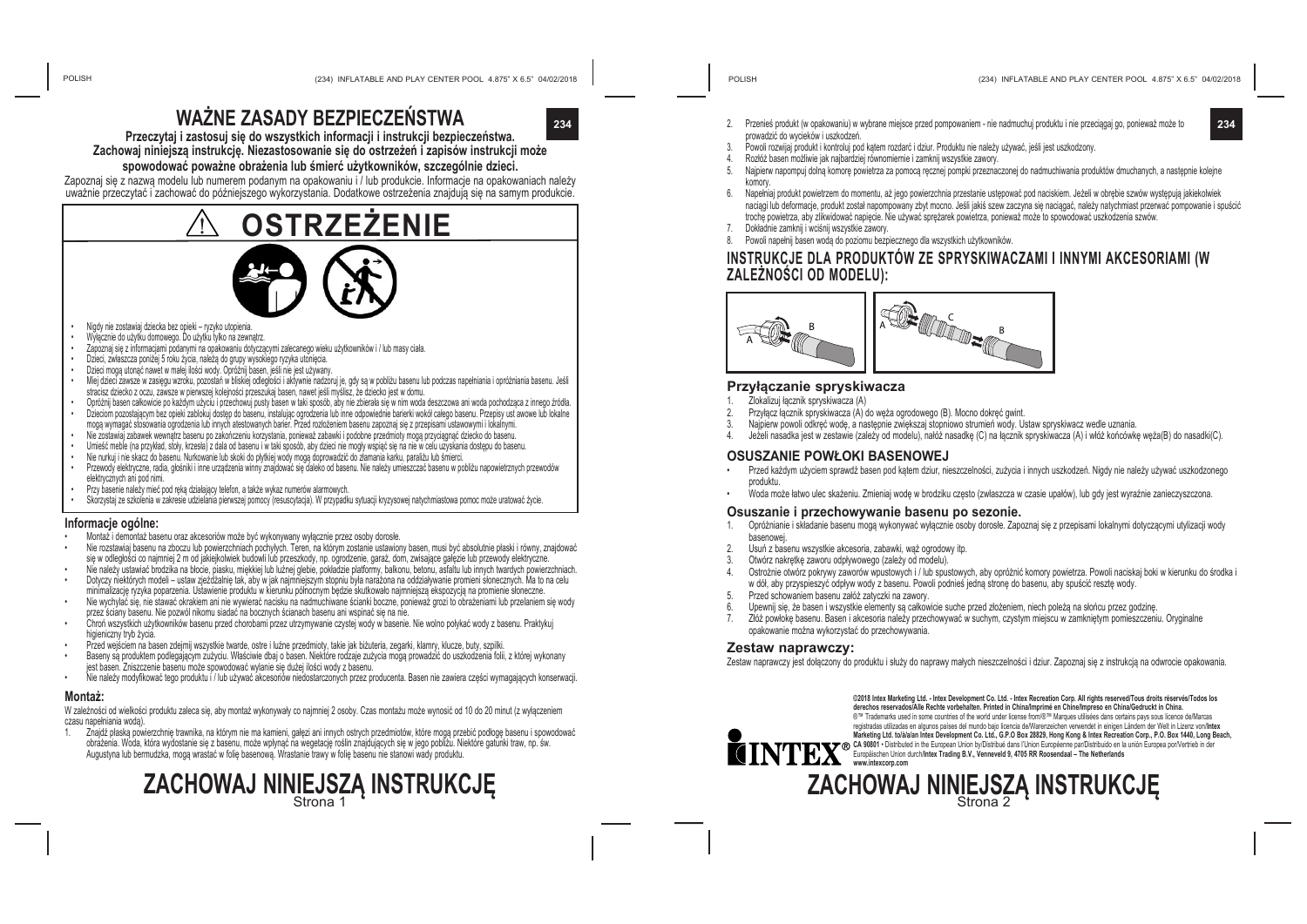The Customs union Commission has approved by its Decision of 15.07.2011 No.711  $G$ raphic representation of the single mark and "Regulation on the single mark for  $\mathcal{R}$ products circulation in the market of the Customs union member-states and its usage".



## **ПРАВИЛА БЕЗОПАСНОСТИ**



**Прочитайте информацию и инструкции по безопасности и следуйте им. Сохраните их для использования в будущем.**

**Несоблюдение данных предостережений и инструкций может привести к** <sub>д</sub> серьезному повреждению или смерти пользователей, особенно детей. Ознакомьтесь с наименованием модели или артикулом, указанными в сопроводительных документах и/или на изделии. Сопроводительные документы необходимо внимательно прочитать и сохранить для использования в будущем. Ознакомьтесь с дополнительными предостережениями, указанными на изделии.



- **Всегда присматривайте за своим ребенком есть риск, что он может утонуть.**
- **•**  ТОЛЬКО ДЛЯ ИСПОЛЬЗОВАНИЯ В ДОМАШНИХ УСЛОВИЯХ. Использовать только на открытом воздухе.
- Рекомендуемое время эксплуатации и/или вес указаны в сопроводительных документах.
- **•**  Дети, особенно младше 5 лет, подвержены высокому риску и могут утонуть.
- **•**  Дети могут утонуть в самом небольшом количестве воды. Сливайте воду из бассейна, когда не пользуетесь им.
- **•**  Не выпускайте детей из вида, находитесь поблизости и активно присматривайте за ними, когда они находятся в бассейне или рядом с ним и когда вы наполняете
- бассейн и спускаете из него воду. Когда вы будете искать пропавшего ребенка, сначала проверьте бассейн, даже если предположительно ребенок должен быть в доме. **•**  Полностью спускайте воду из бассейна после каждого использования и храните пустой бассейн так, чтобы в нем не скапливалась вода от дождя или из какого-либо
- другого источника.
- **•** Следите, чтобы у детей, за которыми не присматривают, не было доступа к бассейну, поместив изгородь или другое надежное ограждение по периметру всех стенок бассейна. Государственное или местное законодательство или кодексы могут предписывать использование изгороди или другого надежного ограждения. Ознакомьтесь с государственным или местным законодательством и кодексами перед тем, как устанавливать бассейн.
- **•** Не оставляйтесь игрушки в бассейне, когда закончите его использовать, т.к. игрушки и подобные предметы могут привлечь внимание ребенка к бассейну.
- **•** Не располагайте мебель (например, столы, стулья) рядом с бассейном, чтобы дети не могли на нее залезть и получить доступ к бассейну.
- **•** Не ныряйте и не прыгайте в этот бассейн. Ныряние или прыжки в воду с небольшой глубиной могут привести к перелому шеи, параличу или смерти.
- **•** Не располагайте электролинии, радио, громкоговорители и другие электроприборы рядом с бассейном. Не располагайте бассейн рядом с воздушными линиями электропередачи или под ними.
- **•** Проследите, чтобы поблизости от бассейна находился исправный телефон и номера экстренных служб.
- **•** Пройдите курсы по искусственному дыханию. При наступлении экстренной ситуации незамедлительное использование искусственного дыхания может спасти жизнь человека.

#### **Общие положения:**

- .<br>Вапрещается нырять, прыгать, или соскальзывать в бассейн.
- Не устанавливайте бассейн на склоне или наклонной поверхности. Площадка для установки бассейна должна быть абсолютно плоской и ровной и на расстоянии как.<br>минимум 2 метров от какого-либо сооружения или заграждения, таких
- Не устанавливайте детский бассейн на грязной поверхности, на песке, на мягкой или рыхлой почве, на палубе, платформе, балконе, бетоне, асфальте или каких-либо
- других твердых поверхностях.<br>Для некоторых моделей Расположите горку так, чтобы уменьшить вероятность попадания прямых солнечных лучей. На<br>попадание прямых солнечных лучей булет меньше
- Не опирайтесь, не садитесь и не оказывайте давление на надувную сторону, так как может произойти повреждение бассейна и пролив воды. Не позволяйте сидеть, карабкаться или опираться на боковые стороны бассейна. Сервисный центр проверит и установит правомерность Вашей претензии.
- Обеспечьте защиту пользователей бассейна от болезней, возникающих вследствие использования воды для отдыха, содержа воду бассейна в чистоте. Не глотайте<br>волу в бассейне. Соблюлайте ноомы гигиены.
- воду в соблюдают в бассейне. Соблюдайте нормальное предметы, такие как украшения, часы, пряжки, ключи, обувь, заколки для волос и т.д., перед тем, как<br>Они зайлут в бассейн.
- Бассейны подвержены изнашиванию и повреждению. Содержите свой бассейн надлежащим образом. В некоторых случаях при сильном или преждевременном<br>изнашивании бассейн может стать непоигодным для использования. Из-за хухдшения
- Не изменяйте конструкцию изделия и не используйте запчасти, которые поставляются неорилинальным производителем. В данном случае продукт не будет обслуживаться сервисным центром.

**Инструкции по установке:**

В зависимости от размера бассейна его рекомендуется устанавливать двум или более взрослым людям. Время установки может длиться от 10 до 20 минут, не включая время наполнения бассейна водой.

используите плоскую, ровную площадку газона, на которои нет камнеи, веток или других острых предметов, которые могут проколоть чашу оассеина или вызвать<br>повреждение. Определённые виды травы, такие как в Сэйнт Августин (ра прорастающая сквозь ткань бассейна, не является производственным дефектом.

# **СОХРАНЯЙТЕ ДАННУЮ ИНСТРУКЦИЮ Стр.**<sup>1</sup>

- 2. Поместите изделие (в упаковке) на выбранное место не надувайте изделие, чтобы затем перетаскивать его, т.к. это может привести к появлению дыр или повреждений.
- **234 234** 3. Медленно разверните изделие и проверьте его на наличие разрывов, дыр и проколов. Не используйте изделие, если оно повреждено.
	- 4. Разложите бассейн очень ровно, насколько это возможно, и закройте все сливные пробки и/или крышки сливного клапана (при наличии).
	- 5. Сначала надуйте нижнюю воздушную камеру ручным воздушным насосом, предназначенным непосредственно для надувных изделий, а затем все последующие камеры.
	- 6. Наполняйте изделие воздухом до тех пор, пока поверхность не станет твердой на ощупь. Если в области швов возникнет какая-либо деформация, изделие перенакачено. Если какой-либо шов начинает деформироваться, немедленно прекратите надувать изделие и спускайте воздух, чтобы снизить давление, до тех пор, пока признаки деформации не исчезнут. Не надувайте изделие лишнего и не используйте воздушный компрессор высокого давления, т.к. это может привести к появлению дыр на швах.
	- 7. Плотно закройте все крышки впускных клапанов.
	- 8. Медленно наполните бассейн водой до безопасного уровня для предполагаемых пользователей.

### **РЕКОМЕНДАЦИИ ДЛЯ ИЗДЕЛИЙ С ФОНТАНЧИКАМИ И ДРУГИМИ АКСЕССУАРАМИ (В ЗАВИСИМОСТИ ОТ МОДЕЛИ):**



#### **При подсоединении фонтанчика**

- 
- и Расположите соединитель распылителя (А).<br>Прикрепите соединитель распылителя (А) к садовому шлангу (В), нанизывая соединение на садовый шланг. Прочно закрепите.
- Сначала включите воду медленно, чтобы бассейн постепенно наполнился водой. Затем установите фонтанчик, как пожелаете.
- Если имеется переходник (в зависимости от модели), прикрепите переходник (С) к соединителю распылителя (А) и вставьте садовый шланг (В) в переходник (С).

- **УХОД ЗА БАССЕЙНОМ & ДРЕНАЖ**<br>• Проверяйте бассейн каждый раз перед началом использования на наличие дыр, разрывов, прорех и других повреждений. Также следите, не износилось ли<br>• изделие. Никогда не используйте детский бас
	- изделие. Никогда не используйте детский бассейн, на котором есть повреждения.<br>• Вода может легко загрязняться. Часто меняйте воду в детском бассейне, особенно в жаркую погоду или когда она явно загрязнена

#### **Как правильно сушить и xранить бассейн:**

- 1. Сливать воду из бассейна и убирать его на хранение должны взрослые. Ознакомьтесь с постановлениями местного законодательства, которые дают указания по устранению воды из бассейна.<br>Уберите все аксессуары, игрушки, садовый шланг и прочие предметы из бассейна
- 
- Откройте крышку сливного клапана (в зависимости от модели).
- 4. Осторожно снимите крышки впускных клапанов и/или крышки сливных клапанов, чтобы спустить воздух из воздушных камер, медленно надавите на боковую стенку по направлению к центру изделия и вниз, чтобы ускорить процедур сдутия. Медленно поднимите одну сторону бассейна, чтобы стекла оставшаяся стоячая вода.<br>Когда закончите, верните крышки клапанов в исходном положении для хранения.
- 
- 5. Когда закончите, верните крышки клапанов в исходном положении для хранения. 6. Удостоверьтесь, что бассейн и все детали полностью высохли, перед тем как свернуть его. Поместите его на час на солнце.
- 7. Сверните изделие и поместите чашу бассейна и аксессуары на хранение в сухом, чистом помещении. Для хранения можно использовать первоначальную картонную упаковку.

#### **Ремонтная заплата:**

Ремонтная заплата прилагается к изделию, чтобы отремонтировать мелкий разрыв и дыры. Прочитайте инструкции на обратной стороне упаковки ремонтной заплаты.



**©2018 Intex Marketing Ltd. - Intex Development Co. Ltd. - Intex Recreation Corp. All rights reserved/Tous droits réservés/Todos los derechos reservados/Alle Rechte vorbehalten. Printed in China/Imprimé en Chine/Impreso en China/Gedruckt in China.** ®™ Trademarks used in some countries of the world under license from/®™ Marques utilisées dans certains pays sous licence de/Marcas registradas utilizadas en algunos países del mundo bajo licencia de/Warenzeichen verwendet in einigen Ländern der Welt in Lizenz von/**Intex Marketing Ltd. to/à/a/an Intex Development Co. Ltd., G.P.O Box 28829, Hong Kong & Intex Recreation Corp., P.O. Box 1440, Long Beach,**  CA 90001 • Distributed in the European Union dyloistribue dans i Union Europeenne parroistributo en la union Europea porvertrieb in der<br>Europäischen Union durch/Intex Trading B.V., Venneveld 9, 4705 RR Roosendaal – The Net

# **СОХРАНЯЙТЕ ДАННУЮ ИНСТРУКЦИЮ Стр.**<sup>2</sup>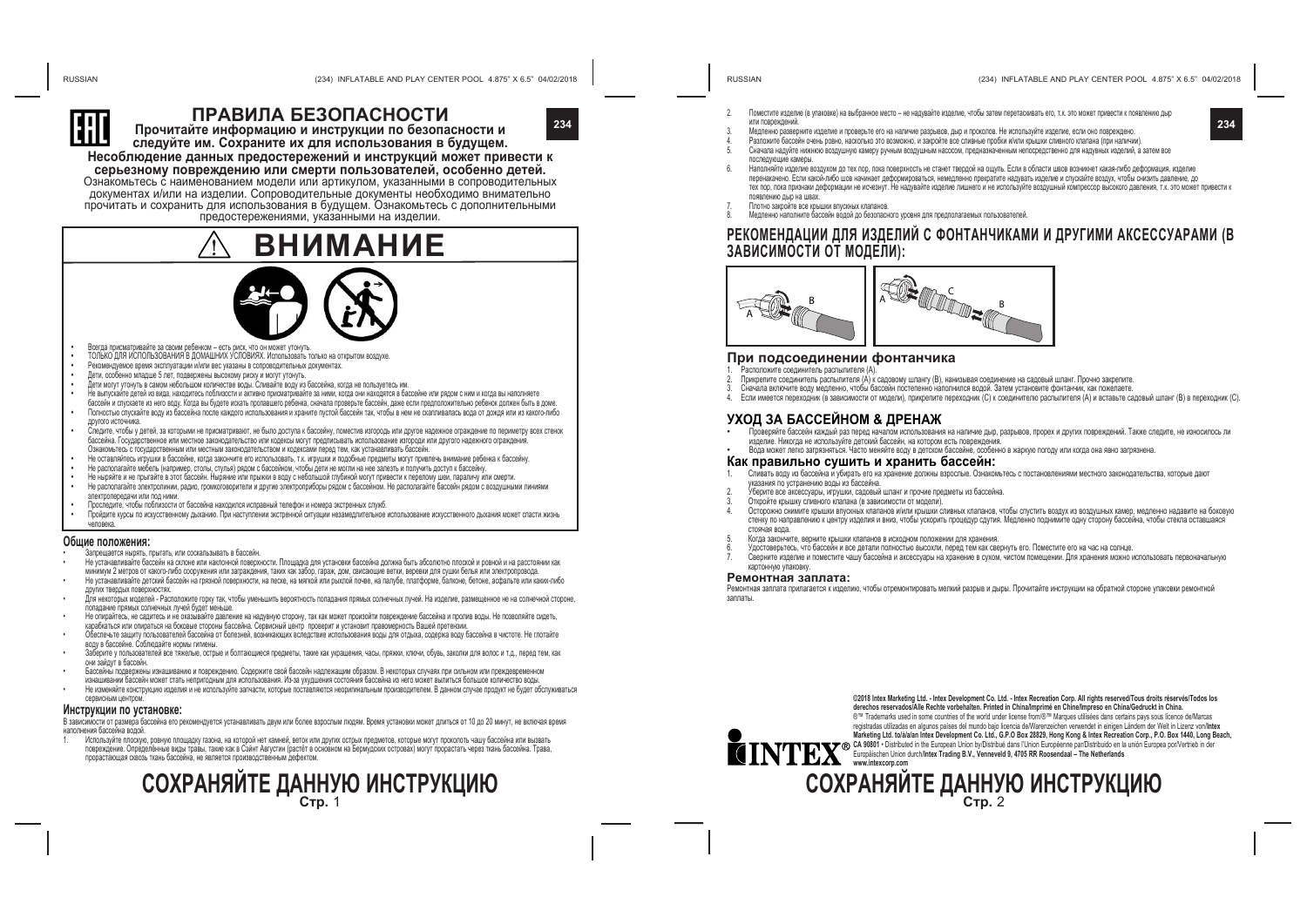**プールを安全にお使いいただくために 注意事項をよく読んで保管しといてください。注意事項、使用説明に反して使用**



**しますと大けが、死亡事故に繋がる恐れがあります。特に子供の使用には十分注意してください。** パッケージや製品に明記してある型番・型名を参照して下さい。パッケージに記載されている注意事項をよく読ん

で、大切に保存して下さい。



- 
- 
- デールに子供が勝手に入らないようにプールに囲いを設置して下さい。 国または、 地方条例で定められた囲いや柵を使用して下さい。 プールを 。<br>設置する前に、国や地方の法律に従って下さい。<br>ブール使用後、子供の注意を引かないためにも、プール内に玩具を入れたままにしないでください
- 
- 
- **・ メールに加ふ、1**8%に最も71%。8、1.8〜8、メッタワースで、2、2、3、2、3、4、椅子等)を遠ざけてください。<br>・ ブールに近づこうと子供が高い場所に上ったりしないように、ブールから家具類(机・椅子等)を遠ざけてください。<br>・ 電線、ラジオ、スピーカー等電化製品からプールを遠ざけてください。電線の下や近くにブールを設置しないでください。<br>・ ブールの近くに使用可能な電話と緊急連絡先の番号を用意して下さい。<br>・ 心肺蘇生
- 
- 
- 

#### **一般 :**

- プール、プール用アクセサリーの組立て、取り付け、取り外しは大人の方が行ってください。
- プールを傾斜した場所に設置しないでください。必ず平らな場所で、家屋、フェンス、電気コード等の障害物、構造物から少なくとも 2m 以上 離れた場所に設置してください。
- 
- プールを泥土、砂、柔らかい土、デッキ、バルコニー、コンクリート、アスファルト、又は硬い地面に設置しないでください。 特定の製品の場合 高温で暑い日になる場合、直射日光の当たらない場所に移してください。構造物の北側に設置すると、直射日光が当たるのを 減少できます。
- ケガや水が溢れる危険がりますのでプールの側壁に掛けたり、乗ったり、力を掛けて押し込んだりしないでください。絶対にプール側壁に座っ
- たり、上ったりしないでください。 プール病を引きおこす原因になることもあるので、プールの水はいつもきれいに保って下さい。プールの水は飲み込まないで下さい。衛生面に 注意して下さい。
- アクセサリー、時計、バックル、鍵、靴、ヘアーピンなどの硬くて、鋭く、外れやすい物はプールに入る前に外してください
- プールは摩耗劣化していきます。正しくプールを管理して下さい。プールの急激な劣化はプールの破損に繋がり、プール内の大量の水が流れ出 てしまう原因になります。
- 本製品の修正変更もしくは、メーカー供給されていない付属品を使用しないでください。メーカー供給部品以外の場合は、長期使用できません。

#### **プール組立て説明 :**

- 組み立てには、製品の大きさにより、2人、或いは2人以上の大人が必要です。設置は、水を入れる時間を除いて、10から20分かかります。
- 1. 石、枝、鋭利な物など、プールに穴を空けたり、人を傷つけたりするものがない平面を探して下さい。セイント・アウグスチティンやバミュー ダ種のような芝生はプール本体を突き抜けて成長する場合があります。芝生が成長してプール本体を突き抜けてしまった場合は生産不良ではあ
- りません。<br>2. 箱に入れ 2. 箱に入れたまま設置場所に運んでから空気を入れて膨らませてください。‐穴あき、破損の原因になりますので、製品を引きずったりしないで ください。

**説明書をいつでも見られるところに保管してください** Page 1

- **234 234** 3. ゆっくりと製品を広げ、破損したり、裂けたり、穴が空いていないかを確かめて下さい。 製品が破損している時は、使用しないで下 さい。
	- 4. プールを平らに置き、排水栓やキャップを締めてください<br>5. 底部分の空気室に空気を入れてから他の空気室に空気を入え
	- 底部分の空気室に空気を入れてから他の空気室に空気を入れてください。
	- 6. 製品の表面が硬くなるまで膨らませてください。もし、縫い目が歪んで見えたら空気の入れすぎです。すぐに空気を止めて、歪みを 直してください。空気の入れ過ぎは、空気漏れの原因になりますので注意してください。
	- 7. キャップを閉め、しっかりと奥に押しこんでください。
	- 8. ゆっくりと、安全な水位まで水を入れてください。

## **ウォータースプレー、その他付属品付き製品の使用説明 :**



#### **ウォータースプレーの接続方法**

- 1. スプレーコネクターの位置を確認してください。(A)
- 2. スプレーコネクター (A) をホース (B) に繋げ、しっかり閉めてください。
- 3. ゆっくりと水を出していき、スプレー水量を調節してください。
- 4. ホースが直接接続できない場合は、アダプター(C)を使用して接続してください。

#### **プールメンテナンスと排水**

- 使用前に穴、漏れ、その他損傷があるか点検して下さい。損傷のある幼児用プールは決して使用しないで下さい。
- 水は汚れやすいです。幼児用プールの水は、頻繁に(特に高温時)入れ替えてください。

#### **プールの排水方法と長期保管について:**

- 1. 大人がプールの水を排水し、保管しましょう。プールの排水処理に関しては、地域のルールに従って下さい。
- 2. 付属品、玩具類、ホースなどをプールから取り外してください。
- 3. 排水栓を開けてください。
- 4. 各空気室キャップを外して空気を抜いてください。ゆっくりプール壁を内側に倒して排水しますと速く排水できます。最後に残ってしまった水 は、片側を傾けて排水してください。
- 保管前に全てのバルブキャップを閉めてください。
- 6. 折りたたむ前にプールと付属部品は、外で 1 時間ほど乾かしてください。
- 7. 乾いた状態のプール、付属品は折りたたんで室内に保管してください。製品の入っていた箱を保管にご利用ください。

#### **修理用パッチ :**

小さな穴や空気漏れの際は、同封の修理パッチをご利用ください。使用方法は修理パッチの使用説明を参照ください。



**©2018 Intex Marketing Ltd. - Intex Development Co. Ltd. - Intex Recreation Corp. All rights reserved/Tous droits réservés/Todos los derechos reservados/Alle Rechte vorbehalten. Printed in China/Imprimé en Chine/Impreso en China/Gedruckt in China.** ®™ Trademarks used in some countries of the world under license from/®™ Marques utilisées dans certains pays sous licence de/Marcas<br>registradas utilizadas en algunos países del mundo baio licencia de/Warenzeichen verwende registraas unizaas en algunos paises de mundo dap licencia devivaterizenden verwenderin eingen Landem der weru n<br>Marketing Ltd. tolálalan Intex Development Co. Ltd., G.P.O Box 28829, Hong Kong & Intex Recreation Corp., P.O

Page 2